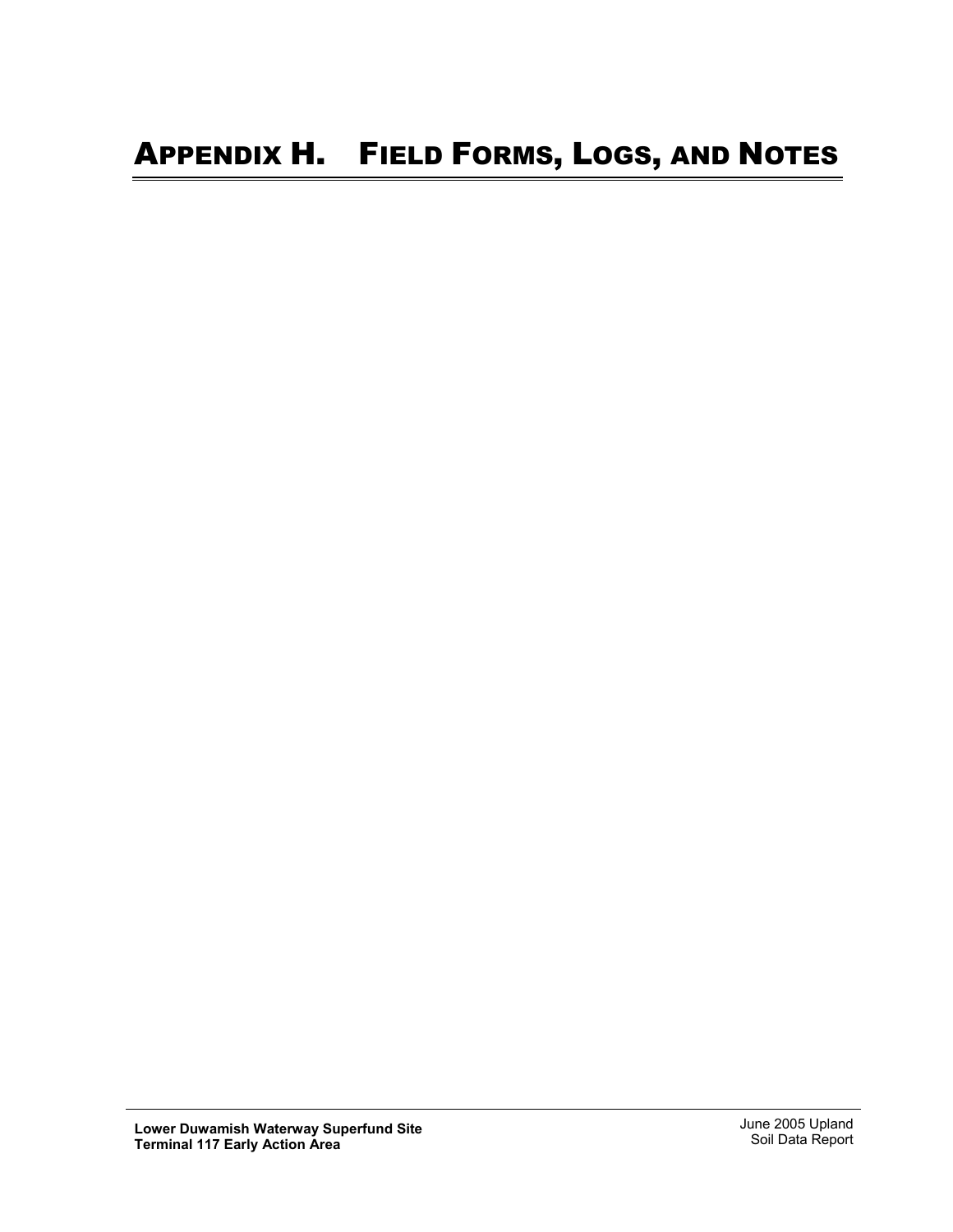|                       | <b>BORING &amp; MONITORING WELL - DESCRIPTION OF SAMPLES, TESTS, AND INSTALLATION</b> |          |                 |                        | T-117-SB15<br>Location         |      |                                         |
|-----------------------|---------------------------------------------------------------------------------------|----------|-----------------|------------------------|--------------------------------|------|-----------------------------------------|
| Field Rep: DG Cooper  |                                                                                       |          |                 | Location:              | 1' east of PS-1 mark           |      |                                         |
| Drilling Co.: Cascade |                                                                                       |          |                 |                        | Elevation (Ft.): Top PVC Pipe: |      | Grnd Surface: asphalt pavemt            |
| Driller: Frank        |                                                                                       |          |                 | Date Completed: 6/6/05 |                                |      |                                         |
| Drill Type: CME 75    |                                                                                       |          |                 | Weather: Sunny 75F     |                                |      |                                         |
|                       | Size/Type Casing: 4" ID Hollow-stem auger                                             |          |                 | Hammer Type: 140 # SPT |                                |      | Sampler Type: 3" dia. D&M Split Spoon   |
| Spl.No.               | Type                                                                                  | Drill    | Spl Depth (Ft.) | Blows/                 | Spl length                     | Time | Sample Description                      |
|                       | sample saved                                                                          | Action   | From - To       | 6 inches               | inches                         |      |                                         |
| T117-SB15-01          | 8/4 oz. jar                                                                           |          | $0 - 1.5$       | 6/6/5                  | 18                             | 1420 | 3" crushed rock atop Medium dense       |
|                       |                                                                                       | gravelly |                 |                        |                                |      | damp, brown, silty SAND, w/ some gravel |
| T117-SB15-02          | $8/4$ oz. jar                                                                         |          | $2.5 - 4$       | 5/7/6                  | 18                             | 1425 | M dense, damp, dark gray, F-M SAND      |
|                       | zip-loc                                                                               | smoother |                 |                        |                                |      | w/ pea gravel                           |
| T117-SB15-03          | 8/4 oz. jar                                                                           |          | $5 - 6.5$       | 5/5/4                  | 18                             | 1430 | Loose, damp, dark gray, F SAND          |
|                       | zip-loc                                                                               |          |                 |                        |                                |      |                                         |
| T117-SB15-04          | 8/4 oz. jar                                                                           |          | $7.5 - 9$       | 2/2/2                  | 18                             | 1435 | Loose, moist, dark gray, F SAND         |
|                       | zip-loc                                                                               |          |                 |                        |                                |      |                                         |
| T117-SB15-05          | 8/4 oz. jar                                                                           |          | $10-11.5$       | 2/2/2                  | 18                             | 1440 | Loose, wet, dark gray, F SAND           |
|                       | zip-loc                                                                               |          |                 |                        |                                |      |                                         |
| T117-SB15-06          | 8/4 oz. jar                                                                           |          | $12.5 - 14$     | 1/2/4                  | 18                             | 1445 | Soft, wet, mottled gray, SILT           |
|                       | zip-loc                                                                               |          |                 |                        |                                |      | w/peat interbeds, black stained banding |
| T117-SB15-07          | 8/4 oz. jar                                                                           |          | $15-16.5$       | 6/6/8                  | 18                             | 1450 | M dense, wet, dark gray, F SAND         |
|                       | zip-loc                                                                               |          |                 |                        |                                |      | w/ oxidation banding @ 16'              |
| T117-SB15-08          | 8/4 oz. jar                                                                           |          | $20 - 21.5$     | 4/4/5                  | 18                             | 1455 | Loose, wet, dark gray, F SAND           |
|                       | zip-loc                                                                               |          |                 |                        |                                |      |                                         |
|                       |                                                                                       |          |                 |                        |                                |      |                                         |
|                       |                                                                                       |          |                 |                        |                                |      |                                         |

**LABORATORY SAMPLES:** PCBs, TOC, Total solids, grain size





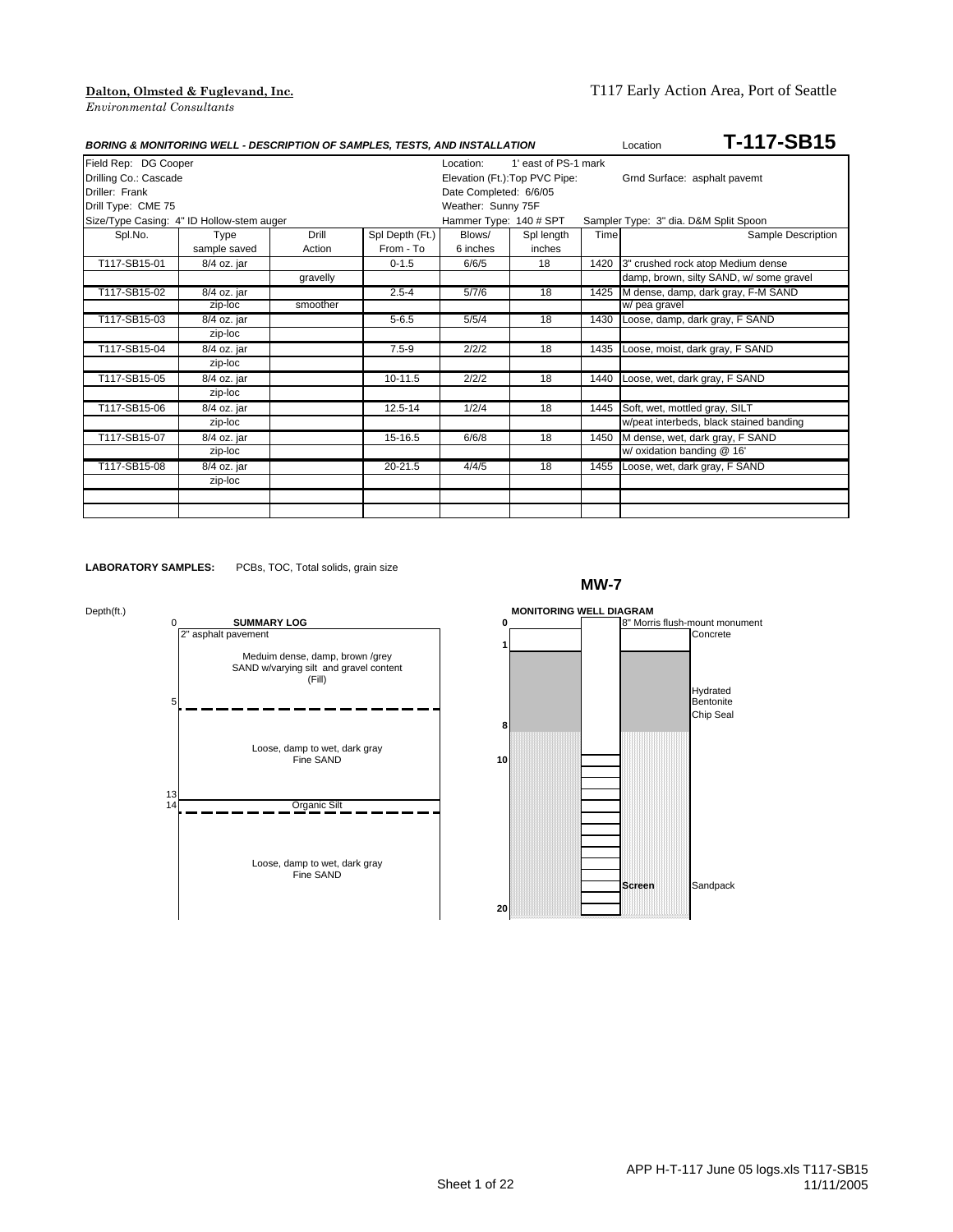|                       | <b>BORING - DESCRIPTION OF SAMPLES, TESTS, AND INSTALLATION</b> |          |                 |                                |                      |      | T-117-SB16<br>Location                     |
|-----------------------|-----------------------------------------------------------------|----------|-----------------|--------------------------------|----------------------|------|--------------------------------------------|
| Field Rep: DG Cooper  |                                                                 |          |                 | Location:                      | 3' east of PS-2 mark |      |                                            |
| Drilling Co.: Cascade |                                                                 |          |                 | Elevation (Ft.): Top PVC Pipe: |                      |      | Grnd Surface: asphalt pavemt               |
| Driller: Frank        |                                                                 |          |                 | Date Completed: 6/6/05         |                      |      |                                            |
| Drill Type: CME 75    |                                                                 |          |                 | Weather: Sunny 65F             |                      |      |                                            |
|                       | Size/Type Casing: 4" ID Hollow-stem auger                       |          |                 | Hammer Type: 140 # SPT         |                      |      | Sampler Type: 3" dia D&M Split Spoon       |
| Spl.No.               | Type                                                            | Drill    | Spl Depth (Ft.) | Blows/                         | Spl length           | Time | Sample Description                         |
|                       | sample saved                                                    | Action   | From - To       | 6 inches                       | inches               |      |                                            |
| T117-SB16-01          | 8/4 oz. jar                                                     |          | $0 - 1.5$       | 19/27/14                       | 18                   |      | 1320 3" crushed rock atop Medium dense     |
|                       | zip-loc                                                         | gravelly |                 |                                |                      |      | damp, brown, gravelly, silty, SAND         |
| T117-SB16-02          | $8/4$ oz. jar                                                   |          | $2.5 - 4$       | 7/10/11                        | 18                   | 1325 | M dense, damp, mottled brown               |
|                       | zip-loc                                                         |          |                 |                                |                      |      | silty, SAND w/trace gravel                 |
| T117-SB16-03          | 8/4 oz. jar                                                     |          | $5 - 6.5$       | 8/14/12                        | 18                   | 1330 | M dense, damp, gray, F-M SAND              |
|                       | zip-loc                                                         |          |                 |                                |                      |      | w/black stained sandy gravel @ 5'          |
| T117-SB16-04          | 8/4 oz. jar                                                     | smoother | $7.5 - 9$       | 2/3/3                          | 18                   | 1335 | Loose, moist, gray, F SAND                 |
|                       | zip-loc                                                         |          |                 |                                |                      |      |                                            |
| T117-SB16-05          | 8/4 oz. jar                                                     |          | 10-11.5         | 2/3/3                          | 18                   | 1340 | Loose, moist, dark gray, F SAND            |
|                       | zip-loc                                                         |          |                 |                                |                      |      | w/SILT at base of sample                   |
| T117-SB16-06          | 8/4 oz. jar                                                     |          | 12.5-14         | 2/2/2                          | 18                   | 1345 | Soft, wet, dark gray, SILT                 |
|                       | zip-loc                                                         |          |                 |                                |                      |      | w/ organics @ 12.5', black stained banding |
| T117-SB16-07          | 8/4 oz. jar                                                     |          | $15-16.5$       | 6/5/6                          | 18                   | 1350 | Medium dense, wet, dark gray, F SAND       |
|                       | zip-loc                                                         |          |                 |                                |                      |      |                                            |
| T117-SB16-08          | 8/4 oz. jar                                                     |          | 17.5-19         | 4/4/4                          | 18                   | 1400 | Medium dense, wet, dark gray, F SAND       |
|                       | zip-loc                                                         |          |                 |                                |                      |      |                                            |
|                       |                                                                 |          |                 |                                |                      |      |                                            |
|                       |                                                                 |          |                 |                                |                      |      |                                            |

**LABORATORY SAMPLES:** PCBs, TOC, Total solids, grain size

### Depth(ft.)

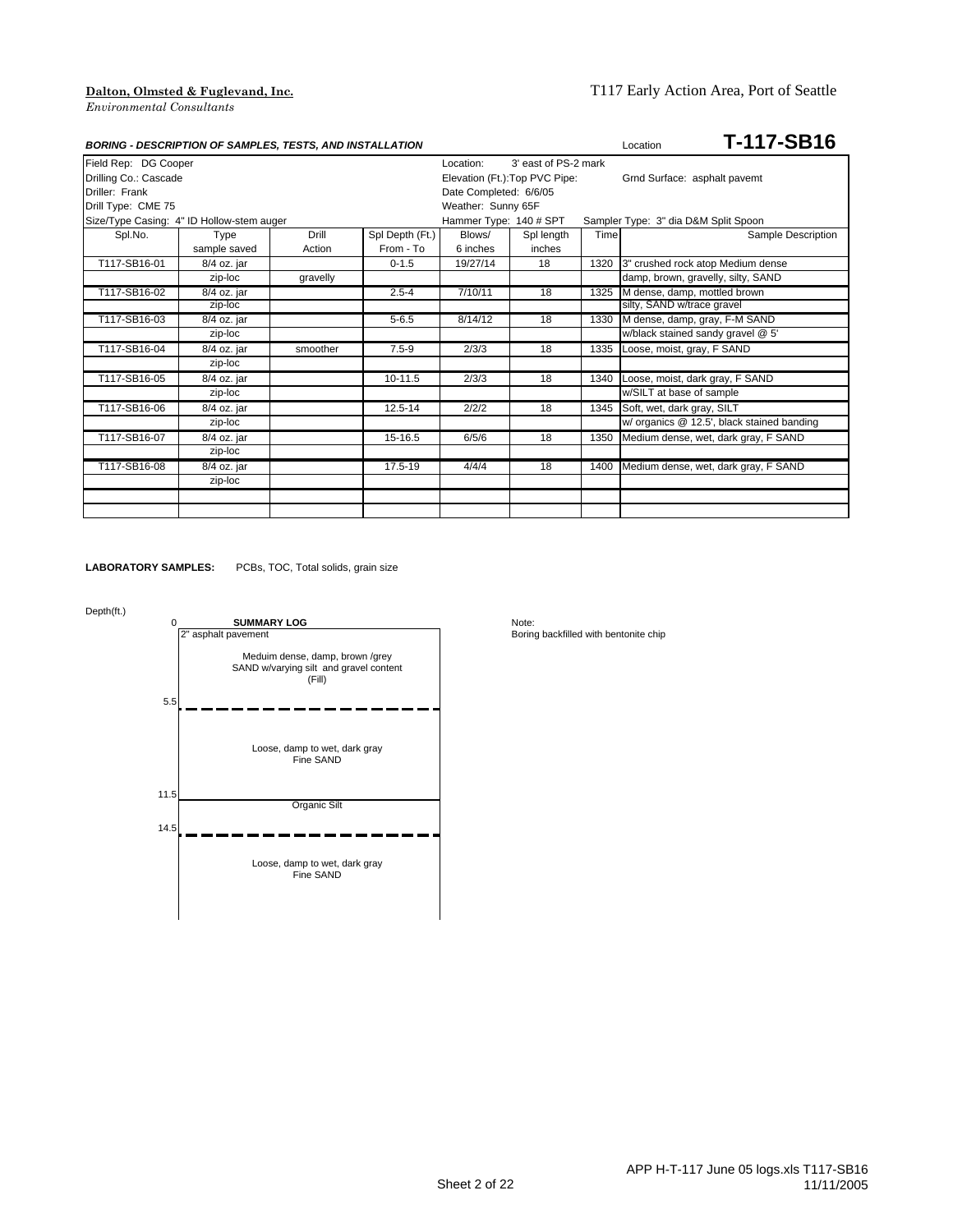|                       | <b>BORING - DESCRIPTION OF SAMPLES, TESTS, AND INSTALLATION</b> |          |                 |                                |                           |      | T-117-SB17<br>Location                         |
|-----------------------|-----------------------------------------------------------------|----------|-----------------|--------------------------------|---------------------------|------|------------------------------------------------|
| Field Rep: DG Cooper  |                                                                 |          |                 | Location:                      | 3' west of staked loction |      |                                                |
| Drilling Co.: Cascade |                                                                 |          |                 | Elevation (Ft.): Top PVC Pipe: |                           |      | Grnd Surface: thin asphalt (<1")               |
| Driller: Frank        |                                                                 |          |                 | Date Completed: 6/6/05         |                           |      |                                                |
| Drill Type: CME 75    |                                                                 |          |                 | Weather: cloudy 60F            |                           |      |                                                |
|                       | Size/Type Casing: 4" ID Hollow-stem auger                       |          |                 | Hammer Type: 140 # SPT         |                           |      | Sampler Type: 3" dia D&M Split Spoon           |
| Spl.No.               | Type                                                            | Drill    | Spl Depth (Ft.) | Blows/                         | Spl length                | Time | Sample Description                             |
|                       | sample saved                                                    | Action   | From - To       | 6 inches                       | inches                    |      |                                                |
| T117-SB17-01          | 8/4 oz. jar                                                     |          | $0 - 1.5$       | 4/4/4                          | 18                        |      | 1145 Loose, damp, mot brown, silty SAND        |
|                       |                                                                 | gravelly |                 |                                |                           |      | w/some gravel, asphalt chunks                  |
| T117-SB17-02          | $8/4$ oz. jar                                                   |          | $2.5 - 4$       | 2/2/2                          | 18                        |      | 11'50 Loose, moist, mot brown, silty, SAND     |
|                       | zip-loc                                                         |          |                 |                                |                           |      | w/brick framents, black asphaltic chips        |
| T117-SB17-03          | 8/4 oz. jar                                                     |          | $5 - 6.5$       | 5/8/12                         | 18                        |      | 1155 M dense, moist, brown, F-M SAND           |
|                       | zip-loc                                                         |          |                 |                                |                           |      | w/ some silt, trace gravel                     |
| T117-SB17-04          | 8/4 oz. jar                                                     |          | $7.5 - 9$       | 8/9/6                          | 18                        | 1200 | M dense, damp, mot gray, gravelly SAND         |
|                       | zip-loc                                                         |          |                 |                                |                           |      | w/trace silt, asphalt chunks throughout        |
| T117-SB17-05          | 8/4 oz. jar                                                     |          | $10 - 11.5$     | 8/12/17                        | 18                        |      | 1205 0.5' brown, gravelly, silty, SAND atop    |
|                       | zip-loc                                                         |          |                 |                                |                           |      | Dk gray, gravelly SAND w/trace silt, blk stain |
| T117-SB17-06          | 8/4 oz. jar                                                     | smoother | 12.5-14         | 1/2/2                          | 18                        | 1210 | V soft, wet, gry-bwn, organic SILT             |
|                       | zip-loc                                                         |          |                 |                                |                           |      |                                                |
| T117-SB17-07          | 8/4 oz. jar                                                     |          | $15 - 16.5$     | 4/5/5                          | 18                        | 1215 | Loose, wet, Dk gray, F SAND                    |
|                       | zip-loc                                                         |          |                 |                                |                           |      |                                                |
| T117-SB17-08          | 8/4 oz. jar                                                     |          | 17.5-19         | 1/6/3                          | 18                        | 1220 | Loose, wet, Dk gray, F SAND                    |
|                       | zip-loc                                                         |          |                 |                                |                           |      |                                                |
| T117-SB17-08          | 8/4 oz. jar                                                     |          | 20-21.5         | 7/8/9                          | 18                        | 1225 | Loose, wet, Dk gray, F SAND                    |
|                       | zip-loc                                                         |          |                 |                                |                           |      |                                                |

**LABORATORY SAMPLES:** PCBs, TOC, Total solids, grain size

Depth(ft.)

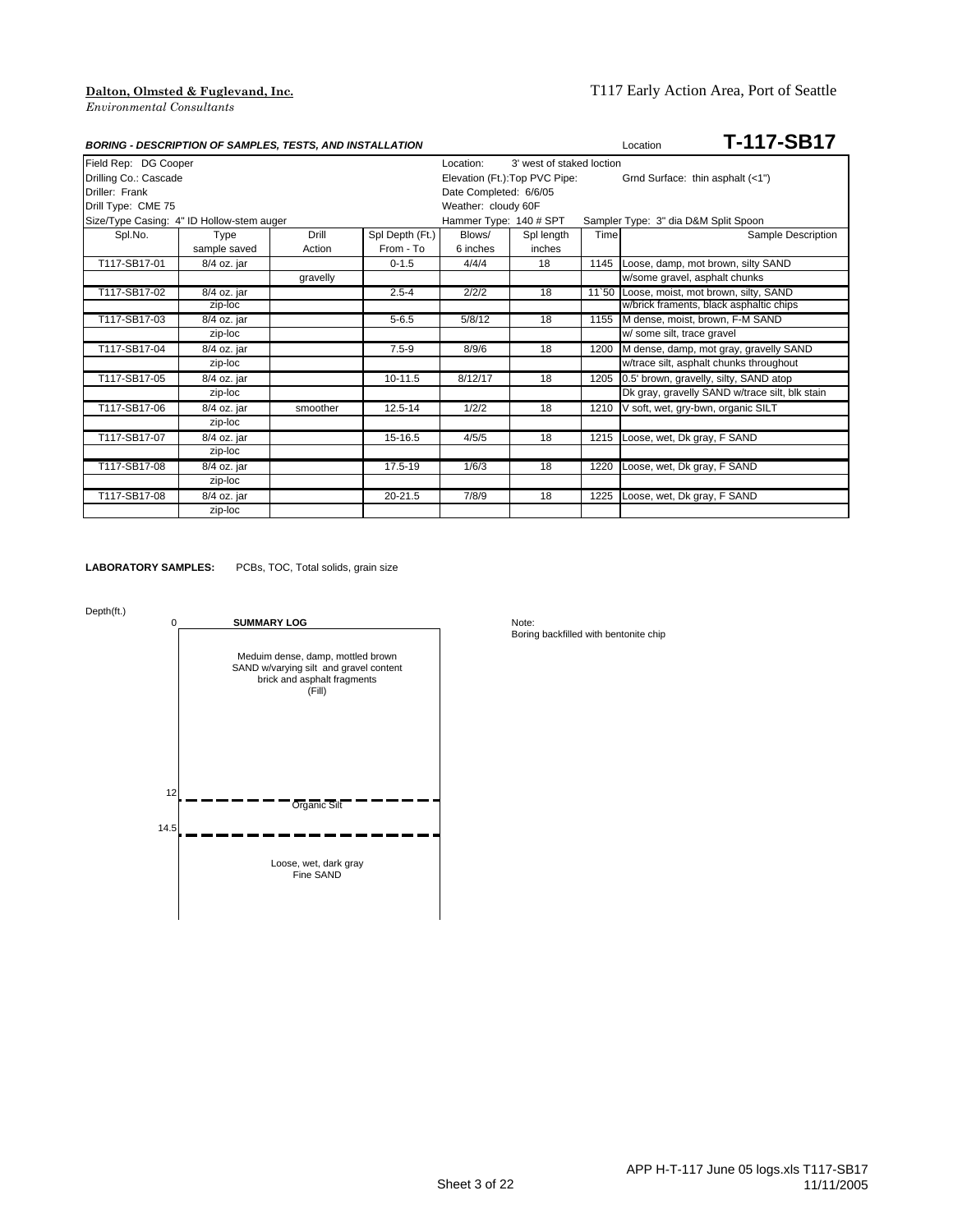| <b>BORING &amp; MONITORING WELL - DESCRIPTION OF SAMPLES, TESTS, AND INSTALLATION</b> |              |               |                 |                                         |                                |      | T-117-SB18<br>Location                    |  |
|---------------------------------------------------------------------------------------|--------------|---------------|-----------------|-----------------------------------------|--------------------------------|------|-------------------------------------------|--|
| Field Rep: DG Cooper                                                                  |              |               |                 | 3' west of staked location<br>Location: |                                |      |                                           |  |
| Drilling Co.: Cascade                                                                 |              |               |                 |                                         | Elevation (Ft.): Top PVC Pipe: |      | Grnd Surface: crushed rock                |  |
| Driller: Frank                                                                        |              |               |                 | Date Completed: 6/6/05                  |                                |      |                                           |  |
| Drill Type: CME 75                                                                    |              |               |                 | Weather: Sunny 75F                      |                                |      |                                           |  |
| Size/Type Casing: 4" ID Hollow-stem auger                                             |              |               |                 | Hammer Type: 140 # SPT                  |                                |      | Sampler Type: 3" dia. D&M Split Spoon     |  |
| Spl.No.                                                                               | Type         | Drill         | Spl Depth (Ft.) | Blows/                                  | Spl length                     | Time | Sample Description                        |  |
|                                                                                       | sample saved | Action        | From - To       | 6 inches                                | inches                         |      |                                           |  |
| T117-SB18-01                                                                          | 8 oz. jar    |               | $0 - 1.5$       | 6/5/5                                   | 18                             | 0930 | M dense, damp brown silty, SAND           |  |
|                                                                                       |              | gravelly      |                 |                                         |                                |      | w/asphalt chunks                          |  |
| T117-SB18-02                                                                          | 8/4 oz. jar  |               | $2.5 - 4$       | 3/3/4                                   | 18                             |      | 0935 Loose, moist, mot brown, silty, SAND |  |
|                                                                                       | zip-loc      |               |                 |                                         |                                |      | w/trace gravel                            |  |
| T117-SB18-03                                                                          | 8/4 oz. jar  | Hard          | $5 - 6.5$       | 6/10/7                                  | 18                             | 0940 | Loose, moist, mot brown, F-M SAND         |  |
|                                                                                       | zip-loc      | gravelly      |                 |                                         |                                |      | w/some silt, coal-like chips              |  |
|                                                                                       |              |               | $7.5 - 9$       | $70-6"$                                 | $\Omega$                       | 0945 | no recovery                               |  |
|                                                                                       |              |               |                 |                                         |                                |      |                                           |  |
| T117-SB18-04                                                                          | 8 oz. jar    |               | $10-11.5$       | 12/13/22                                | 18                             | 0950 | M dense, moist, gray, sandy, GRAVEL       |  |
|                                                                                       |              |               |                 |                                         |                                |      | poor recovery                             |  |
| T117-SB18-05                                                                          | 8 oz. jar    | very gravelly | 12.5-14         | $55 - 6"$                               | 6                              | 0955 | V dense, moist, sandy, GRAVEL             |  |
|                                                                                       |              |               |                 |                                         |                                |      | w/concrete chunks                         |  |
| T117-SB18-06                                                                          | 8/4 oz. jar  |               | 15-16.5         | $50 - 6"$                               | 6                              | 1000 | V dense, wet, F-M SAND                    |  |
|                                                                                       |              |               |                 |                                         |                                |      | w/concrete chunks                         |  |
| T117-SB18-078                                                                         | 8/4 oz. jar  |               | 17.5-19         | 12/14/24                                | 18                             |      | 1005 M dense, wet, Dk gray, F-M SAND      |  |
|                                                                                       | zip-loc      |               |                 |                                         |                                |      |                                           |  |
|                                                                                       |              |               |                 |                                         |                                |      |                                           |  |
|                                                                                       |              |               |                 |                                         |                                |      |                                           |  |

**LABORATORY SAMPLES:** PCBs, TOC, Total solids, grain size

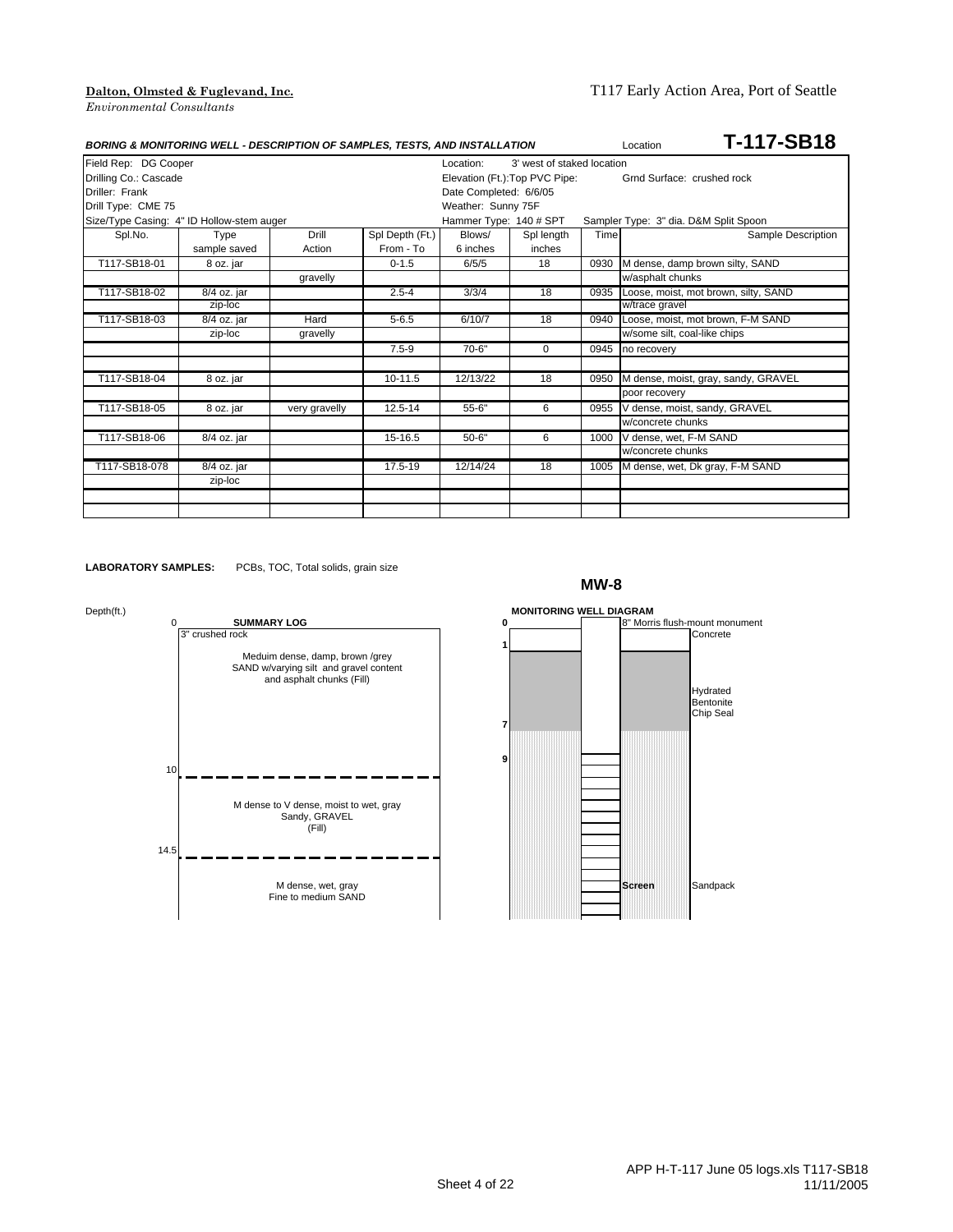### **Dalton, Olmsted & Fuglevand, Inc.** T117 Early Action Area, Port of Seattle

| <b>BORING - DESCRIPTION OF SAMPLES, TESTS, AND INSTALLATION</b> |              |        |                 |                        |                                   |      | <b>T-117-PS1A</b><br>Location               |
|-----------------------------------------------------------------|--------------|--------|-----------------|------------------------|-----------------------------------|------|---------------------------------------------|
| Field Rep: DG Cooper                                            |              |        |                 | Location:              | Original staked location of SB-15 |      |                                             |
| Drilling Co.: Cascade<br>Elevation (Ft.): ~4' above grade       |              |        |                 |                        |                                   |      | Grnd Surface: soil berm                     |
| Driller: Jamis                                                  |              |        |                 | Date Completed: 6/8/05 |                                   |      |                                             |
| Drill Type: Percussion - Hand Probe                             |              |        |                 | Weather: cloudy 60F    |                                   |      |                                             |
| Size/Type Casing: 1.25" rod                                     |              |        |                 |                        | Hammer Type: 60# jackhammer       |      | Sampler: 4' x 1.25" acrylic lined core tube |
| Spl.No.                                                         | Type         | Drill  | Spl Depth (Ft.) | Blows/                 | Spl length                        | Time | Sample Description                          |
|                                                                 | sample saved | Action | From - To       | 6 inches               | inches                            |      |                                             |
| T117-PS1A-01                                                    | 8/4 oz. jar  |        | $0 - 2$         |                        | 13                                | 1115 | Moist, brown, silty, SAND                   |
|                                                                 |              |        |                 |                        |                                   |      | w/ some gravel, asphalt chips               |
| T117-PS1A-02                                                    | 8/4 oz. jar  |        | $2 - 4$         |                        | 14                                | 1116 | Moist, brown, silty, SAND w/some gravel     |
|                                                                 |              |        |                 |                        |                                   |      | trace asphalt chip                          |
|                                                                 |              |        |                 |                        |                                   |      | Refusal @ 4.2'                              |
|                                                                 |              |        |                 |                        |                                   |      |                                             |
|                                                                 |              |        |                 |                        |                                   |      |                                             |
|                                                                 |              |        |                 |                        |                                   |      |                                             |

**LABORATORY SAMPLES:** PCBs, TOC, Total solids

T-117-PS11ARB rinsate blank @ 1120

Depth(ft.)

0 **SUMMARY LOG** Note: Moist, brown, silty, SAND w/ some gravel asphalt chips (Fill)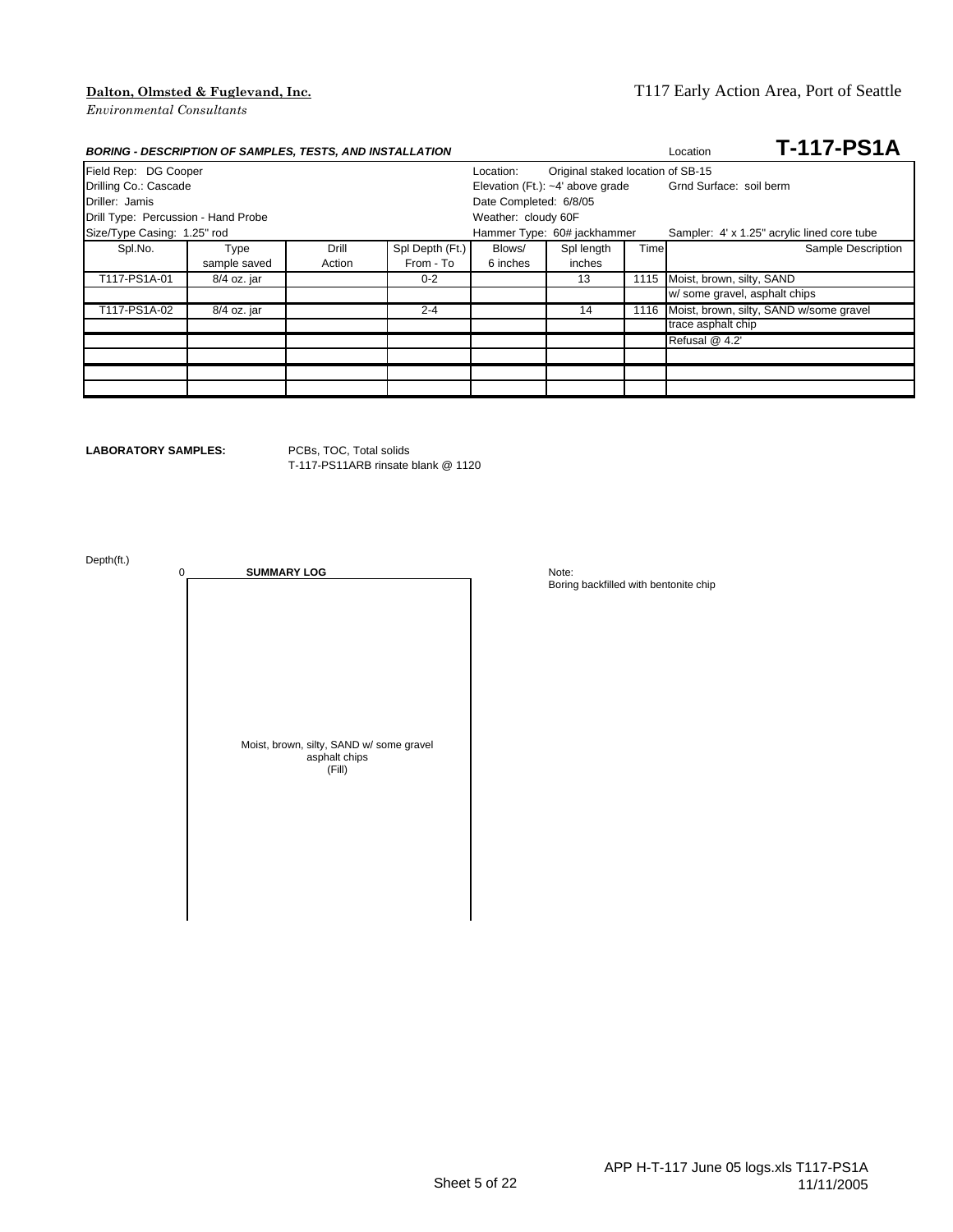### **Dalton, Olmsted & Fuglevand, Inc.** T117 Early Action Area, Port of Seattle

| <b>BORING - DESCRIPTION OF SAMPLES, TESTS, AND INSTALLATION</b>        |              |        |                 |                        |                                    |      | <b>T-117-PS2A</b><br>Location               |
|------------------------------------------------------------------------|--------------|--------|-----------------|------------------------|------------------------------------|------|---------------------------------------------|
| Field Rep: DG Cooper<br>Original staked location of SB-16<br>Location: |              |        |                 |                        |                                    |      |                                             |
| Drilling Co.: Cascade                                                  |              |        |                 |                        | Elevation (Ft.): $-4'$ above grade |      | Grnd Surface: soil berm                     |
| Driller: Jamis                                                         |              |        |                 | Date Completed: 6/8/05 |                                    |      |                                             |
| Drill Type: Percussion - Hand Probe                                    |              |        |                 | Weather: cloudy 60F    |                                    |      |                                             |
| Size/Type Casing: 1.25" rod                                            |              |        |                 |                        | Hammer Type: 60# jackhammer        |      | Sampler: 4' x 1.25" acrylic lined core tube |
| Spl.No.                                                                | Type         | Drill  | Spl Depth (Ft.) | Blows/                 | Spl length                         | Time | Sample Description                          |
|                                                                        | sample saved | Action | From - To       | 6 inches               | inches                             |      |                                             |
| T117-PS2A-01                                                           | 8/4 oz. jar  |        | $0 - 2$         |                        | 14                                 | 1130 | Moist, brown, silty, SAND w/some gravel     |
|                                                                        |              |        |                 |                        |                                    |      | asphaltic chip                              |
| T117-PS2A-02                                                           | 8/4 oz. jar  |        | $2 - 4$         |                        | 24                                 | 1131 | moist, Dk brown, silty to gravelly, SAND    |
|                                                                        |              |        |                 |                        |                                    |      | w/asphalt chip                              |
| T117-PS2A-03                                                           | 8/4 oz. jar  |        | 4-6             |                        | 24                                 | 1132 | moist, mottled brown, silty, SAND           |
|                                                                        |              |        |                 |                        |                                    |      | w/some gravel, trace asphalt chip           |
|                                                                        |              |        |                 |                        |                                    |      |                                             |
|                                                                        |              |        |                 |                        |                                    |      |                                             |

**LABORATORY SAMPLES:** PCBs, TOC, Total solids

T117-DUPL2 duplicate sample of T117-PS2A-02

Depth(ft.)

0 **SUMMARY LOG** Note: Moist, brown, silty, SAND w/ some gravel asphalt chips (Fill)

Moved hole 2' to the north due to presence of asphaltic roofing underlayment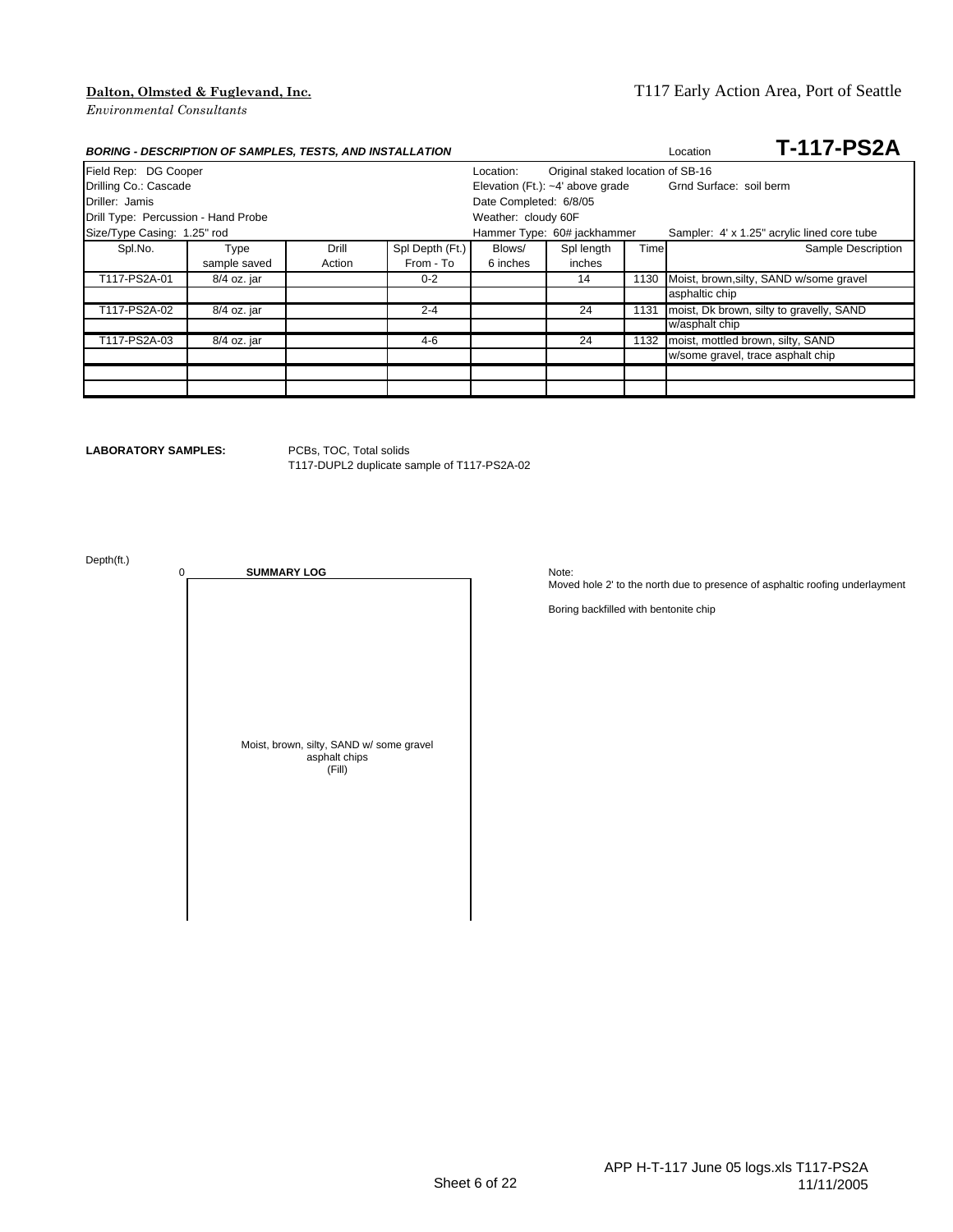| <b>BORING - DESCRIPTION OF SAMPLES, TESTS, AND INSTALLATION</b> |              |                         |                 |                        |            |      | <b>T-117-PS3</b><br>Location                   |
|-----------------------------------------------------------------|--------------|-------------------------|-----------------|------------------------|------------|------|------------------------------------------------|
| Field Rep: DG Cooper                                            |              |                         |                 | Location:              |            |      | 14' inside edge of pavement, 16' west of SB-17 |
| Drilling Co.: Cascade                                           |              |                         |                 | Elevation (Ft.):       |            |      | Grnd Surface: asphalt pavement                 |
| Driller: Scott                                                  |              | Date Completed: 6/21/05 |                 |                        |            |      |                                                |
| Drill Type: CME 75                                              |              |                         |                 | Weather: cloudy 70F    |            |      |                                                |
| Size/Type Casing: 4" ID Hollow-stem auger                       |              |                         |                 | Hammer Type: 140 # SPT |            |      | Sampler Type: 3" dia D&M Split Spoon           |
| Spl.No.                                                         | Type         | Drill                   | Spl Depth (Ft.) | Blows/                 | Spl length | Time | Sample Description                             |
|                                                                 | sample saved | Action                  | From - To       | 6 inches               | inches     |      |                                                |
| T117-PS3-01                                                     | 8/4 oz. jar  | medium                  | $0 - 1.5$       | 22/15/12               | 18         | 1405 | Dense, moist, Dk bwn, gravelly, silty, SAND    |
|                                                                 |              | gravelly                |                 |                        |            |      | heavy oil odor                                 |
| T117-PS3-02                                                     | 8/4 oz. jar  |                         | $2.5 - 4$       | 4/4/5                  | 18         | 1410 | Loose, moist, Dk brown, silty, SAND            |
|                                                                 |              |                         |                 |                        |            |      | w/trace gravel, wood                           |
| T117-PS3-03                                                     | 8/4 oz. jar  |                         | $5 - 6.5$       | 12/15/15               | 18         | 1415 | M dense, moist, brown, gravelly, SAND          |
|                                                                 |              |                         |                 |                        |            |      | w/some silt                                    |
| T117-PS3-04                                                     | 8/4 oz. jar  | hard                    | $7.5 - 9$       | 27/50-6"               | 18         | 1425 | M dense, moist, brown, gravelly, SAND          |
|                                                                 |              | gravelly                |                 |                        |            |      | w/some silt, brick/concrete fragments          |
|                                                                 |              |                         |                 |                        |            |      |                                                |
|                                                                 |              |                         |                 |                        |            |      |                                                |

**LABORATORY SAMPLES:** PCBs, TOC, Total solids

Depth(ft.)

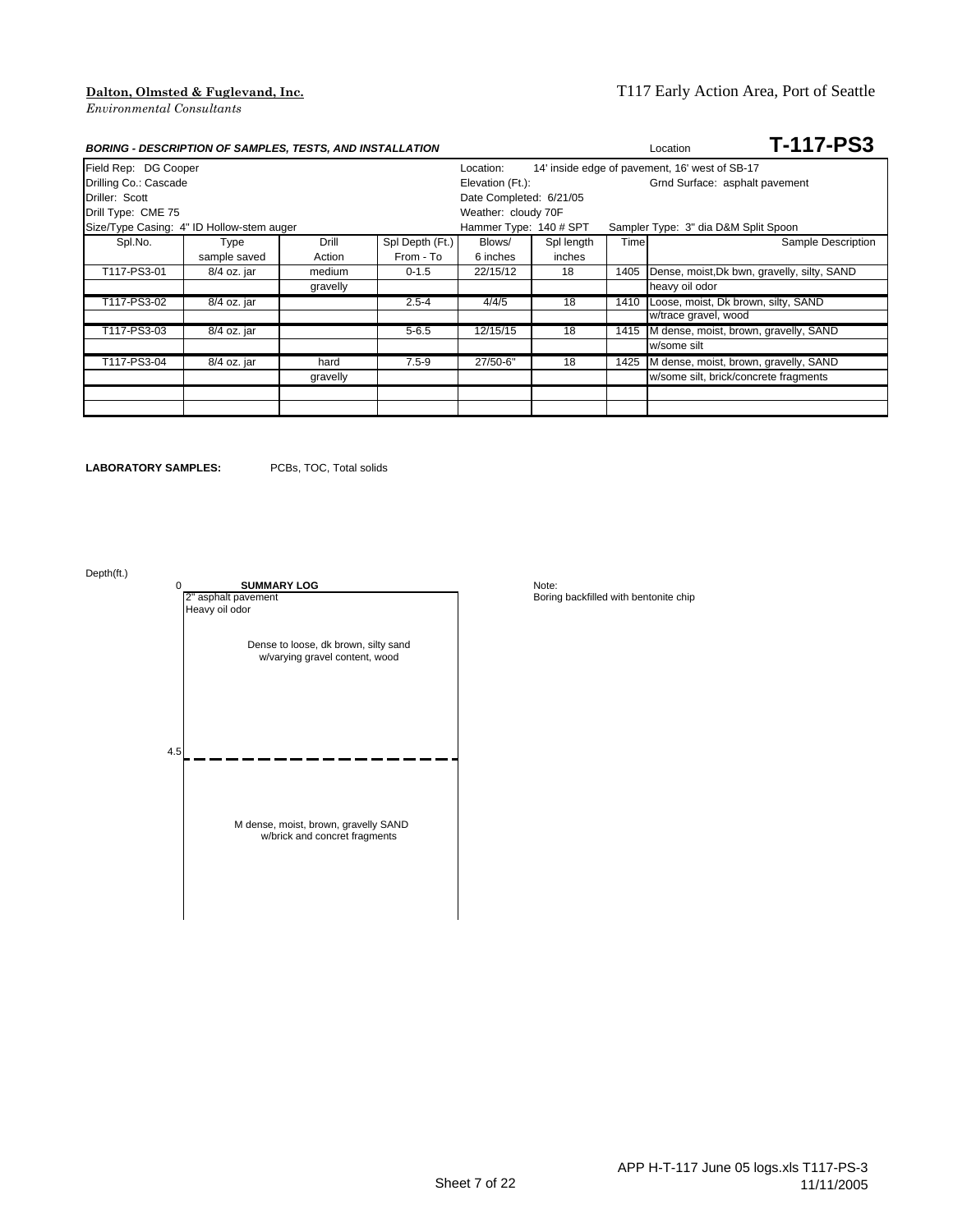| <b>BORING - DESCRIPTION OF SAMPLES, TESTS, AND INSTALLATION</b> |              |          |                 |                                                |            |      | <b>T-117-PS4</b><br>Location                |  |
|-----------------------------------------------------------------|--------------|----------|-----------------|------------------------------------------------|------------|------|---------------------------------------------|--|
| Field Rep: DG Cooper                                            |              |          |                 | 8' inside curb, 10' west of SB-18<br>Location: |            |      |                                             |  |
| Drilling Co.: Cascade                                           |              |          |                 | Elevation (Ft.):                               |            |      | Grnd Surface: asphalt pavement              |  |
| Driller: Scott                                                  |              |          |                 | Date Completed: 6/21/05                        |            |      |                                             |  |
| Drill Type: CME 75                                              |              |          |                 | Weather: cloudy 70F                            |            |      |                                             |  |
| Size/Type Casing: 4" ID Hollow-stem auger                       |              |          |                 | Hammer Type: 140 # SPT                         |            |      | Sampler Type: 3" dia D&M Split Spoon        |  |
| Spl.No.                                                         | Type         | Drill    | Spl Depth (Ft.) | Blows/                                         | Spl length | Time | Sample Description                          |  |
|                                                                 | sample saved | Action   | From - To       | 6 inches                                       | inches     |      |                                             |  |
| T117-PS4-01                                                     | 8/4 oz. jar  | moderate | $0 - 1.5$       | 20/22/25                                       | 18         | 1325 | Dense, moist, Dk bwn, gravelly, silty, SAND |  |
|                                                                 |              |          |                 |                                                |            |      | w/brick, trace asphalt chip                 |  |
| T117-PS4-02                                                     | 8/4 oz. jar  |          | $2.5 - 4$       | 10/7/6                                         | 18         | 1330 | M dense, moist, brown, silty, F-M SAND      |  |
|                                                                 |              |          |                 |                                                |            |      | w/trace gravel, concrete                    |  |
| T117-PS4-03                                                     | 8/4 oz. jar  |          | $5 - 6.5$       | 20/25/27                                       | 18         | 1340 | V Dense, moist, gray, F-M SAND              |  |
|                                                                 |              | easy     |                 |                                                |            |      | w/stained concrete fragment                 |  |
| T117-PS4-04                                                     | 8/4 oz. jar  |          | $7.5 - 9$       | 5/6/6                                          | 18         | 1345 | Loose, wet, Dk gray, F-M SAND               |  |
|                                                                 |              |          |                 |                                                |            |      | w/trace gravel                              |  |
|                                                                 |              |          |                 |                                                |            |      |                                             |  |
|                                                                 |              |          |                 |                                                |            |      |                                             |  |

**LABORATORY SAMPLES:** PCBs, TOC, Total solids

T-117-DUPL3 duplicate of T117-PS4-04 @1350

Depth(ft.)

M dense to V dense, moist, brown, silty, SAND w/varying gravel content, concrete chunks (density likely overstated due to concrete chunks)

0 **SUMMARY LOG**<br>2" asphalt pavement

Loose, wet, Dk gray, F-M SAND w/trace gravel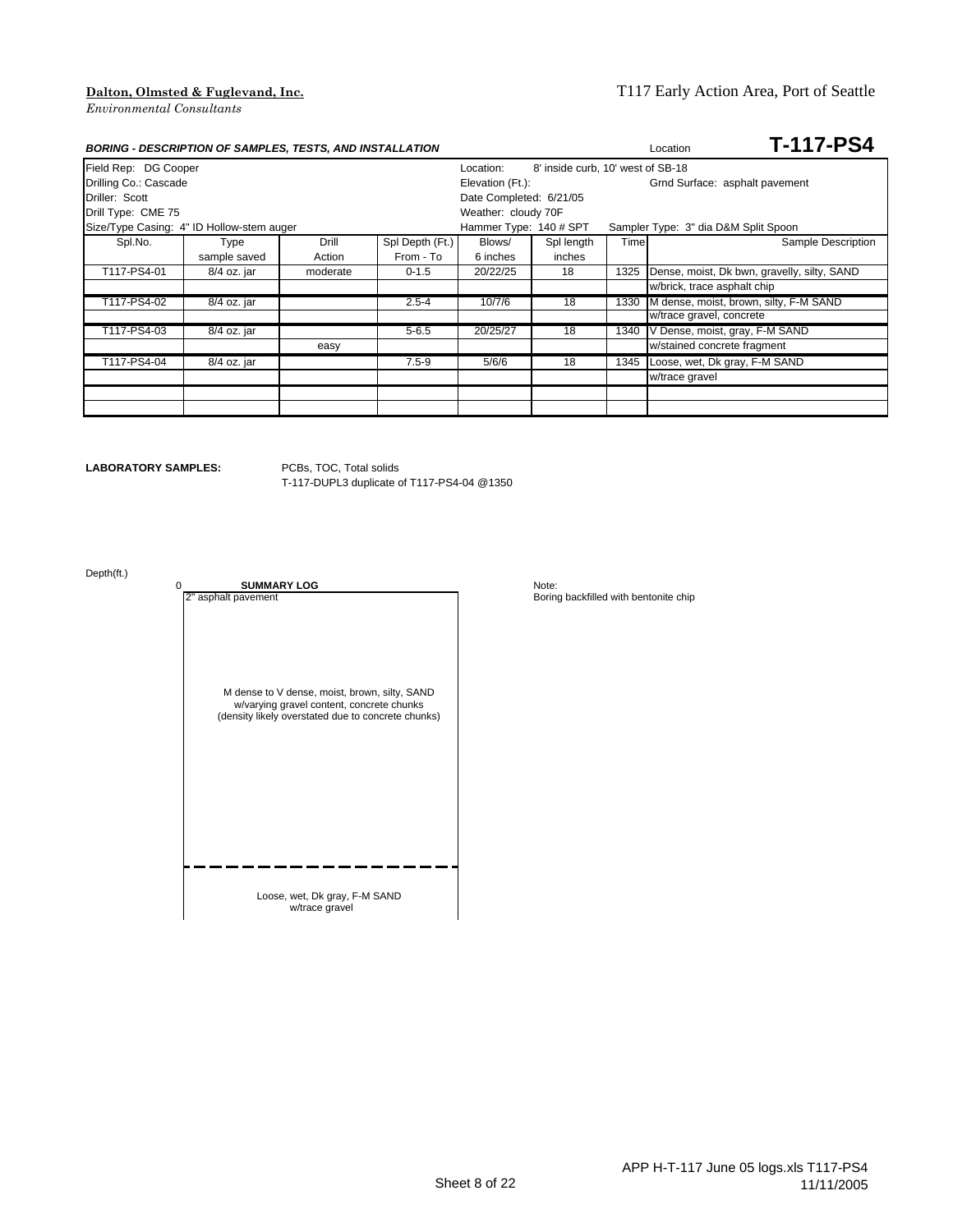|                                           | <b>BORING - DESCRIPTION OF SAMPLES, TESTS, AND INSTALLATION</b> |          |                 |                        |                                    |      | Location                             | <b>T-117-PS5</b>                      |
|-------------------------------------------|-----------------------------------------------------------------|----------|-----------------|------------------------|------------------------------------|------|--------------------------------------|---------------------------------------|
| Field Rep: DG Cooper                      |                                                                 |          |                 | Location:              | 10' outside curb (toward waterway) |      |                                      |                                       |
| Drilling Co.: Cascade                     |                                                                 |          |                 | Elevation (Ft.):       |                                    |      | Grnd Surface: crushed rock           |                                       |
| Driller: Scott<br>Date Completed: 6/21/05 |                                                                 |          |                 |                        |                                    |      |                                      |                                       |
| Drill Type: CME 75                        |                                                                 |          |                 | Weather: cloudy 70F    |                                    |      |                                      |                                       |
| Size/Type Casing: 4" ID Hollow-stem auger |                                                                 |          |                 | Hammer Type: 140 # SPT |                                    |      | Sampler Type: 3" dia D&M Split Spoon |                                       |
| Spl.No.                                   | Type                                                            | Drill    | Spl Depth (Ft.) | Blows/                 | Spl length                         | Time |                                      | Sample Description                    |
|                                           | sample saved                                                    | Action   | From - To       | 6 inches               | inches                             |      |                                      |                                       |
| T117-PS5-01                               | 8/4 oz. jar                                                     | moderate | $0 - 1.5$       | 10/10/12               | 18                                 | 1235 | 0-1' - crushed rock geofabric        |                                       |
|                                           |                                                                 |          |                 |                        |                                    |      |                                      | 1-1.5' brown silty SAND w/some gravel |
| T117-PS5-02                               | 8/4 oz. jar                                                     | gravelly | $2.5 - 4$       | 25/18/5                | 18                                 | 1240 | Dense, damp, mot brown, silty SAND   |                                       |
|                                           |                                                                 |          |                 |                        |                                    |      | w/some gravel, brick, asphalt debris |                                       |
| T117-PS5-03                               | 8/4 oz. jar                                                     |          | $5 - 6.5$       | 12/15/16               | 12                                 | 1245 |                                      | M dense, moist, brown, gravelly, SAND |
|                                           |                                                                 |          |                 |                        |                                    |      | w/asphalt chunk                      |                                       |
| T117-PS5-04                               | 8/4 oz. jar                                                     |          | $7.5 - 9$       | 10/9/8                 | 18                                 | 1250 | M dense, wet, brown, F-M SAND        |                                       |
|                                           |                                                                 |          |                 |                        |                                    |      | w/some gravel, trace brick fragments |                                       |
|                                           |                                                                 |          |                 |                        |                                    |      |                                      |                                       |
|                                           |                                                                 |          |                 |                        |                                    |      |                                      |                                       |

**LABORATORY SAMPLES:** PCBs, TOC, Total solids

1

T-117-PS5RB rinsate blank @ 1300

Depth(ft.)

0 **SUMMARY LOG**<br>Crushed rock M dense to dense, brown, SAND with varying silt and gravel content brick and asphalt fragments (Fill)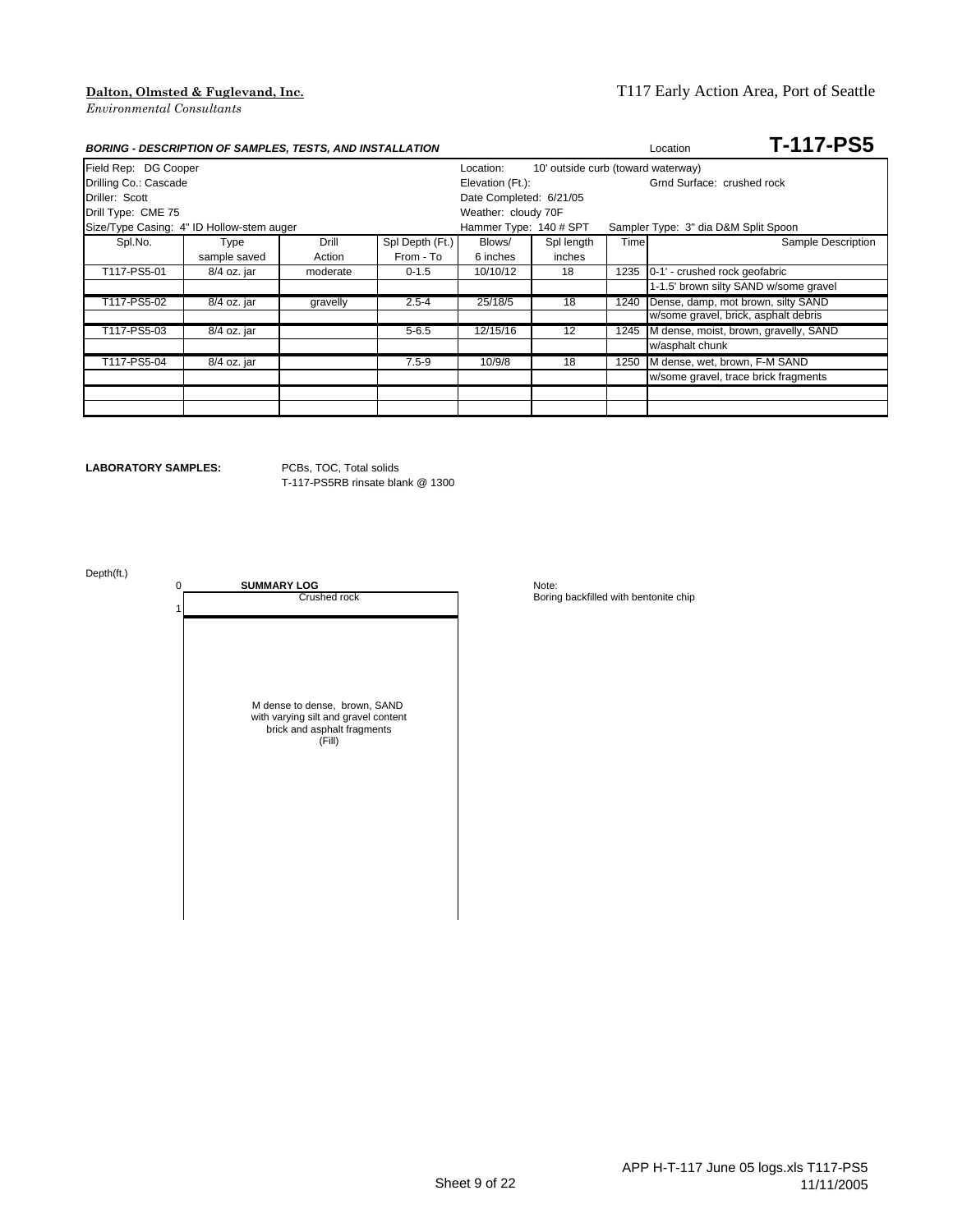### **Dalton, Olmsted & Fuglevand, Inc.** T117 Early Action Area, Port of Seattle

| <b>BORING - DESCRIPTION OF SAMPLES, TESTS, AND INSTALLATION</b> |              |          |                 |                        |                      |      | <b>T-117-PS6</b><br>Location             |
|-----------------------------------------------------------------|--------------|----------|-----------------|------------------------|----------------------|------|------------------------------------------|
| Field Rep: DG Cooper                                            |              |          |                 | Location:              | 12' landward of curb |      |                                          |
| Drilling Co.: Cascade                                           |              |          |                 | Elevation (Ft.):       |                      |      | Grnd Surface: asphalt pavement           |
| Driller: Scott<br>Date Completed: 6/21/05                       |              |          |                 |                        |                      |      |                                          |
| Drill Type: CME 75                                              |              |          |                 | Weather: cloudy 70F    |                      |      |                                          |
| Size/Type Casing: 4" ID Hollow-stem auger                       |              |          |                 | Hammer Type: 140 # SPT |                      |      | Sampler Type: 3" dia D&M Split Spoon     |
| Spl.No.                                                         | <b>Type</b>  | Drill    | Spl Depth (Ft.) | Blows/                 | Spl length           | Time | Sample Description                       |
|                                                                 | sample saved | Action   | From - To       | 6 inches               | inches               |      |                                          |
| T117-PS6-01                                                     | 8/4 oz. jar  |          | $0 - 1.5$       | 20/20/23               | 18                   | 1155 | Dense, moist, Dk brown, gravelly, SAND   |
|                                                                 |              |          |                 |                        |                      |      | w/trace silty, oily odor, stained        |
| T117-PS6-02                                                     | 8/4 oz. jar  | gravelly | $2.5 - 4$       | 20/23/25               | 18                   | 1200 | Dense, moist, brown, F-M SAND            |
|                                                                 |              |          |                 |                        |                      |      | w/trace gravel, wood, stained @ top      |
| T117-PS6-03                                                     | 8/4 oz. jar  |          | $5 - 6.5$       | 14/12/12               | 18                   | 1205 | M dense, moist, Dk gray, F-M SAND        |
|                                                                 |              | hard     |                 |                        |                      |      | w/trace gravel                           |
| T117-PS6-04                                                     | 8/4 oz. jar  | gravelly | $7.5 - 9$       | 12/12/12               | 18                   | 1210 | M dense, moist, mot gray/brown, gravelly |
|                                                                 |              |          |                 |                        |                      |      | SAND w/ stained-cemented layer @ 8'      |
|                                                                 |              |          |                 |                        |                      |      |                                          |
|                                                                 |              |          |                 |                        |                      |      |                                          |

**LABORATORY SAMPLES:** PCBs, TOC, Total solids

Depth(ft.)

0 **SUMMARY LOG** Note:<br>
2<sup>"</sup> asphalt pavement **DOG** Boring

M dense to dense, brown, SAND with varying silt and gravel content (Fill)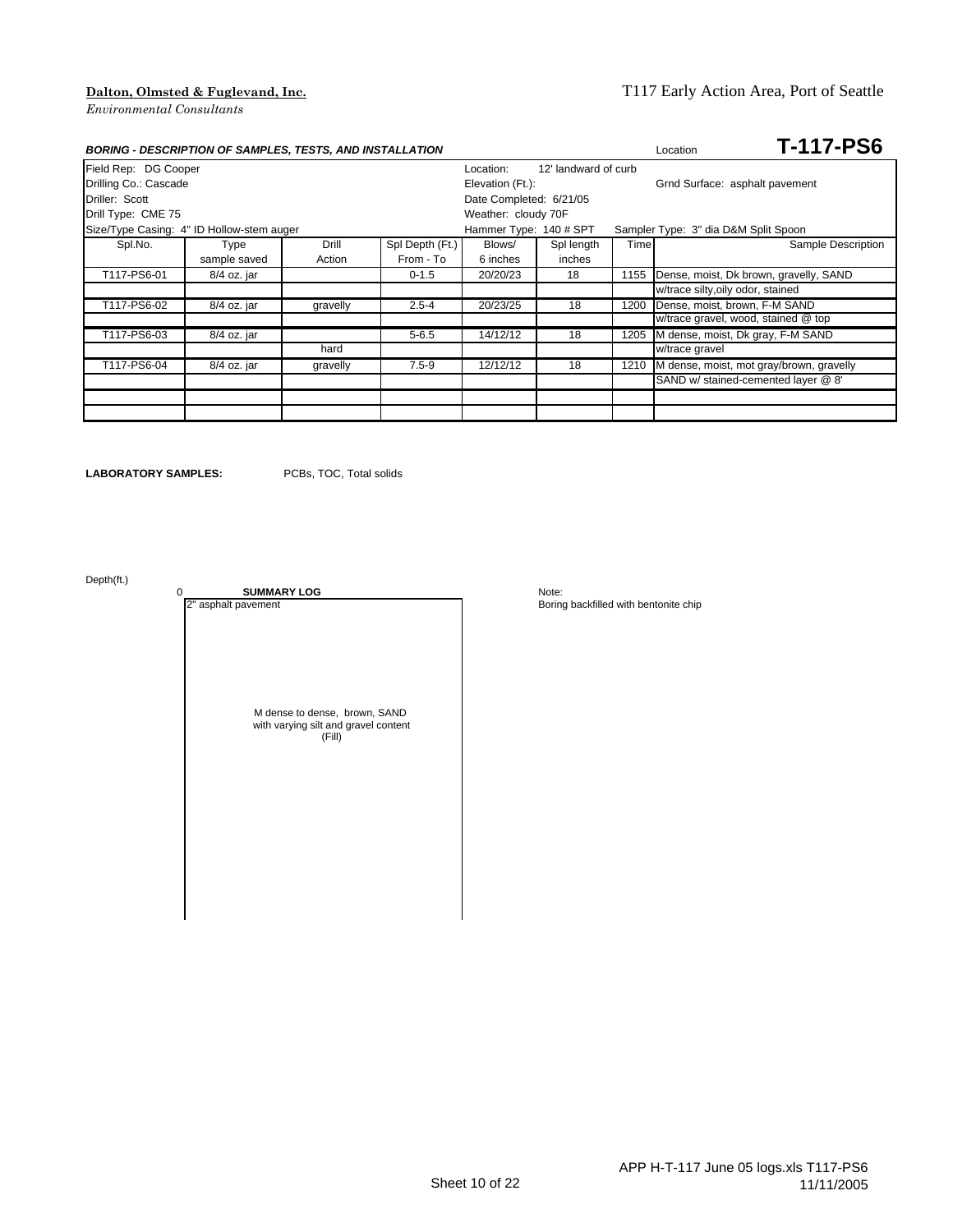### **Dalton, Olmsted & Fuglevand, Inc.** T117 Early Action Area, Port of Seattle

| <b>BORING - DESCRIPTION OF SAMPLES, TESTS, AND INSTALLATION</b> |              |          |                 |                         |            |                                | <b>T-117-PS7</b><br>Location               |  |
|-----------------------------------------------------------------|--------------|----------|-----------------|-------------------------|------------|--------------------------------|--------------------------------------------|--|
| Field Rep: DG Cooper                                            |              |          |                 | Location:               |            |                                | 10' landward of curb, 5' west of PS7 probe |  |
| Drilling Co.: Cascade                                           |              |          |                 | Elevation (Ft.):        |            | Grnd Surface: asphalt pavement |                                            |  |
| Driller: Scott                                                  |              |          |                 | Date Completed: 6/21/05 |            |                                |                                            |  |
| Drill Type: CME 75                                              |              |          |                 | Weather: cloudy 70F     |            |                                |                                            |  |
| Size/Type Casing: 4" ID Hollow-stem auger                       |              |          |                 | Hammer Type: 140 # SPT  |            |                                | Sampler Type: 3" dia D&M Split Spoon       |  |
| Spl.No.                                                         | <b>Type</b>  | Drill    | Spl Depth (Ft.) | Blows/                  | Spl length | Timel                          | Sample Description                         |  |
|                                                                 | sample saved | Action   | From - To       | 6 inches                | inches     |                                |                                            |  |
| T117-PS7-01                                                     | 8/4 oz. jar  |          | $0 - 1.5$       | 16/18/20                | 18         | 1455                           | Dense, moist, Gray, gravelly, SAND         |  |
|                                                                 |              | V hard   |                 |                         |            |                                | w/some silty, oily odor                    |  |
| T117-PS7-02                                                     | 8/4 oz. jar  | gravelly | $2.5 - 4$       | 42/50-6"                | 12         | 1500                           | V dense, damp, mot brown, gravelly         |  |
|                                                                 |              |          |                 |                         |            |                                | SAND w/trace silt, concrete                |  |
| T117-PS7-03                                                     | no recovery  |          | $5 - 6.5$       | 20/24/26                |            |                                | no recovery                                |  |
|                                                                 |              |          |                 |                         |            |                                |                                            |  |
| T117-PS7-04                                                     | 8/4 oz. jar  |          | $7.5 - 9$       | 38/5/5                  | 6          | 1510                           | Dense, damp, gray, sandy, GRAVEL           |  |
|                                                                 |              |          |                 |                         |            |                                | w/trace silt, 2" gravel                    |  |
|                                                                 |              |          |                 |                         |            |                                |                                            |  |
|                                                                 |              |          |                 |                         |            |                                |                                            |  |

**LABORATORY SAMPLES:** PCBs, TOC, Total solids

Depth(ft.)

0 **SUMMARY LOG** Note:<br>
2<sup>"</sup> asphalt pavement **DOG** Boring oily odor Dense to very dense gravelly SAND or sandy, GRAVEL w/ trace silt (Fill)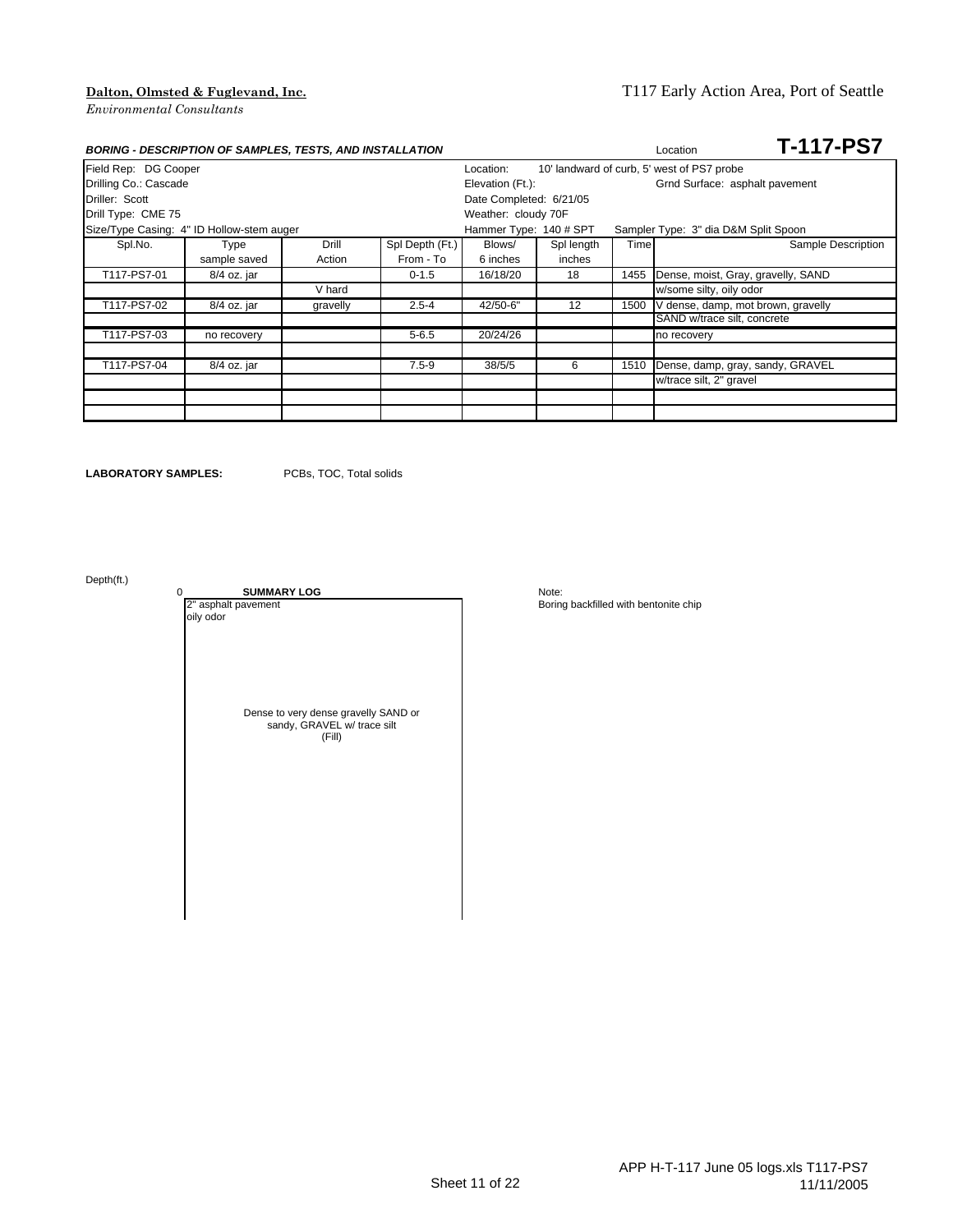### **Dalton, Olmsted & Fuglevand, Inc.** T117 Early Action Area, Port of Seattle

|                                           | <b>BORING - DESCRIPTION OF SAMPLES, TESTS, AND INSTALLATION</b> |          | <b>T-117-PS8</b><br>Location |                        |                             |                                |                                         |  |
|-------------------------------------------|-----------------------------------------------------------------|----------|------------------------------|------------------------|-----------------------------|--------------------------------|-----------------------------------------|--|
| Field Rep: DG Cooper                      |                                                                 |          |                              | Location:              | 4' landward of curb on mark |                                |                                         |  |
| Drilling Co.: Cascade                     |                                                                 |          |                              | Elevation (Ft.):       |                             | Grnd Surface: asphalt pavement |                                         |  |
| Driller: Scott                            | Date Completed: 6/21/05                                         |          |                              |                        |                             |                                |                                         |  |
| Drill Type: CME 75                        |                                                                 |          |                              | Weather: cloudy 70F    |                             |                                |                                         |  |
| Size/Type Casing: 4" ID Hollow-stem auger |                                                                 |          |                              | Hammer Type: 140 # SPT |                             |                                | Sampler Type: 3" dia D&M Split Spoon    |  |
| Spl.No.                                   | Type                                                            | Drill    | Spl Depth (Ft.)              | Blows/                 | Spl length                  | Time                           | Sample Description                      |  |
|                                           | sample saved                                                    | Action   | From - To                    | 6 inches               | inches                      |                                |                                         |  |
| T117-PS8-01                               | 8/4 oz. jar                                                     |          | $0 - 1.5$                    | $30/50 - 5"$           | 12                          | 1005                           | V dense, damp, mot gry-bwn, silty, SAND |  |
|                                           |                                                                 |          |                              |                        |                             |                                | w/some gravel                           |  |
| T117-PS8-02                               | 8 oz. jar                                                       | Hard     | $2.5 - 4$                    | 32/50-6"               | 12                          | 1010                           | V dense, damp, mot brown, gravelly SAND |  |
|                                           |                                                                 | gravelly |                              |                        |                             |                                | w/trace silt concrete fragments         |  |
| T117-PS8-03                               | 8 oz. jar                                                       |          | $5 - 6.5$                    | 7/20/30                | 6                           | 1015                           | Dense, damp, mot brown, snady, GRAVEL   |  |
|                                           |                                                                 | smooth   |                              |                        |                             |                                |                                         |  |
| T117-PS8-04                               | 8/4 oz. jar                                                     |          | $7.5 - 9$                    | 1/2/2                  | 18                          | 1020                           | soft, wet, gray, SILT w/trace sand      |  |
|                                           |                                                                 |          |                              |                        |                             |                                | gravelly sand in top 0.3'               |  |
|                                           |                                                                 |          |                              |                        |                             |                                |                                         |  |
|                                           |                                                                 |          |                              |                        |                             |                                |                                         |  |

**LABORATORY SAMPLES:** PCBs, TOC, Total solids

Depth(ft.)

0 **SUMMARY LOG** Note:<br>
2" asphalt pavement oily odor Dense to very dense gravelly SAND to sandy, GRAVEL w/ trace silt, concrete (density likely overstated due to rubble) (Fill) 7 Soft, wet, gray SILT w/trace sand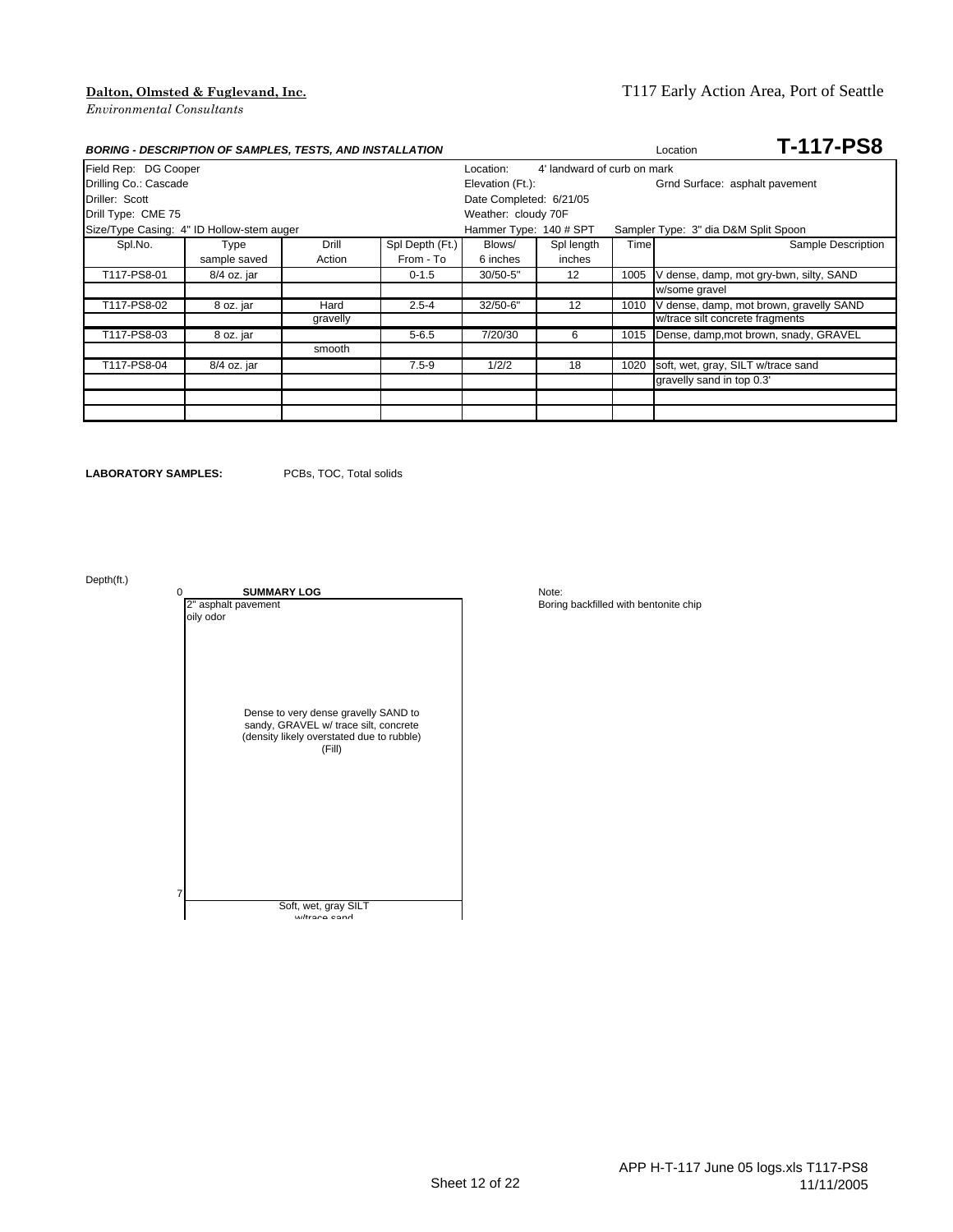|                                           | <b>BORING - DESCRIPTION OF SAMPLES, TESTS, AND INSTALLATION</b> |          | Location        | T-117-PS10              |            |      |                                        |                                         |
|-------------------------------------------|-----------------------------------------------------------------|----------|-----------------|-------------------------|------------|------|----------------------------------------|-----------------------------------------|
| Field Rep: DG Cooper                      |                                                                 |          |                 | Location:               |            |      | edge of pavement 6' waterside of mark  |                                         |
| Drilling Co.: Cascade<br>Elevation (Ft.): |                                                                 |          |                 |                         |            |      | Grnd Surface: asphalt pavement         |                                         |
| Driller: Scott                            |                                                                 |          |                 | Date Completed: 6/21/05 |            |      |                                        |                                         |
| Drill Type: CME 75                        |                                                                 |          |                 | Weather: cloudy 70F     |            |      |                                        |                                         |
| Size/Type Casing: 4" ID Hollow-stem auger |                                                                 |          |                 | Hammer Type: 140 # SPT  |            |      | Sampler Type: 3" dia D&M Split Spoon   |                                         |
| Spl.No.                                   | Type                                                            | Drill    | Spl Depth (Ft.) | Blows/                  | Spl length | Time |                                        | Sample Description                      |
|                                           | sample saved                                                    | Action   | From - To       | 6 inches                | inches     |      |                                        |                                         |
| T117-PS10-01                              | 8/4 oz. jar                                                     |          | $0 - 1.5$       | 16/20/25                | 18         | 0850 |                                        | Dense, moist, mot brown, gravelly, SAND |
|                                           |                                                                 |          |                 |                         |            |      | w/some silt                            |                                         |
| T117-PS10-02                              | 8/4 oz. jar                                                     | Hard     | $2.5 - 4$       | 30/50-6"                | 12         | 0855 | V dense, moist, mot brown, silty, SAND |                                         |
|                                           |                                                                 | gravelly |                 |                         |            |      | w/some gravel,                         |                                         |
|                                           |                                                                 |          |                 |                         |            |      | asphalt felt/emulsion from 3-3.5'      |                                         |
| T117-PS10-03                              | 8 oz. jar                                                       |          | $5 - 6.5$       | $50 - 6"$               | 6          | 0900 | V dense, moist, Dk brown, silty, SAND  |                                         |
|                                           |                                                                 | smooth   |                 |                         |            |      | w/trace gravel, wood chips             |                                         |
| T117-PS10-04                              | 8/4 oz. jar                                                     |          | $7.5 - 9$       | 1/2/2                   | 18         | 0905 | Soft, wet, gray, SILT                  |                                         |
|                                           |                                                                 |          |                 |                         |            |      | w/trace sand                           |                                         |
|                                           |                                                                 |          |                 |                         |            |      |                                        |                                         |
|                                           |                                                                 |          |                 |                         |            |      |                                        |                                         |

**LABORATORY SAMPLES:** PCBs, TOC, Total solids

Depth(ft.)

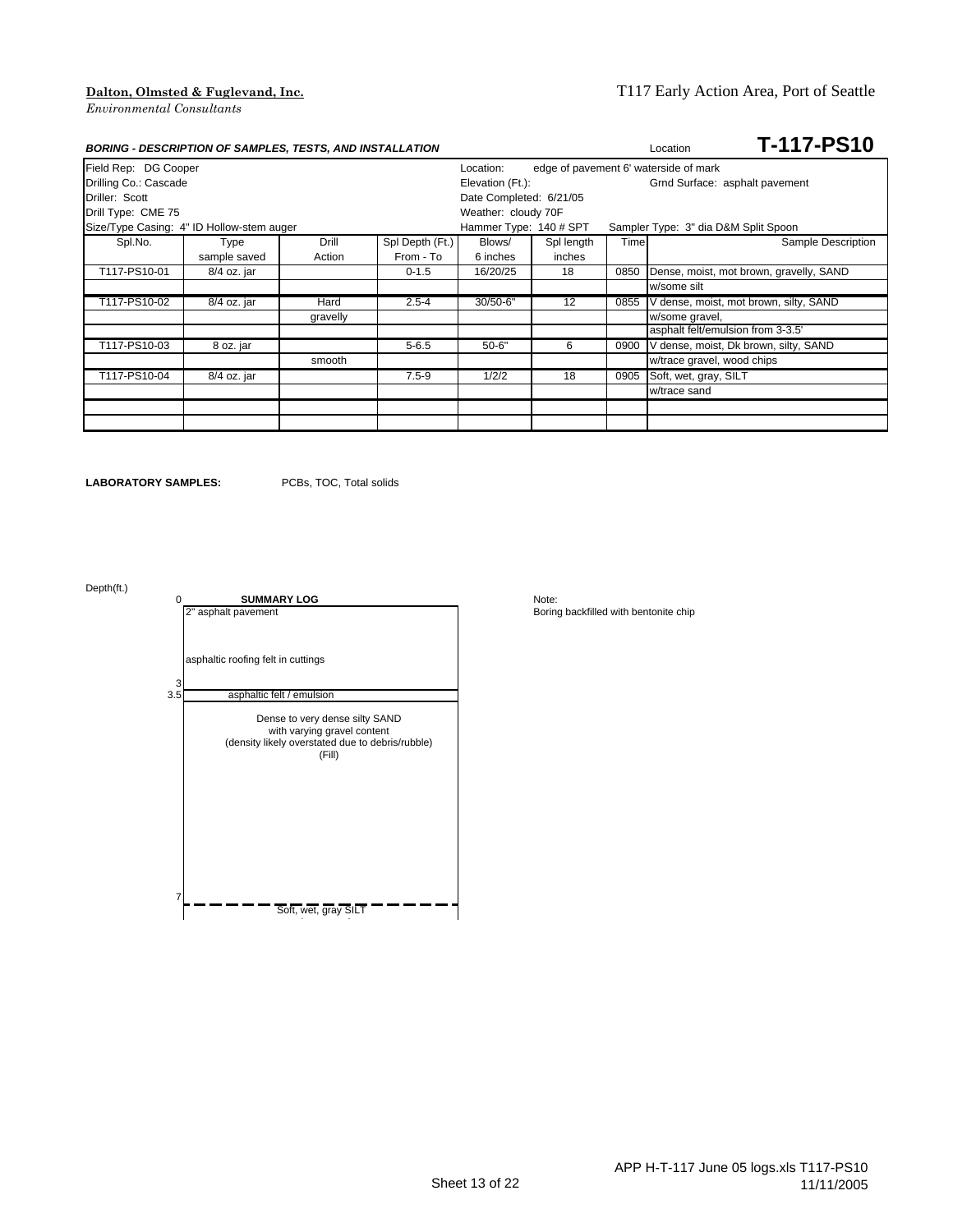# **Dalton, Olmsted & Fuglevand, Inc.** T117 Early Action Area, Port of Seattle

|                                           | <b>BORING - DESCRIPTION OF SAMPLES, TESTS, AND INSTALLATION</b> |          |                 | <b>T-117-PS12</b><br>Location |            |       |                                       |
|-------------------------------------------|-----------------------------------------------------------------|----------|-----------------|-------------------------------|------------|-------|---------------------------------------|
| Field Rep: DG Cooper                      |                                                                 |          |                 | Location:                     |            |       | 5' landward of mark, 10' west of MW-2 |
|                                           | Drilling Co.: Cascade                                           |          |                 | Elevation (Ft.):              |            |       | Grnd Surface: asphalt pavement over   |
| Driller: Scott                            |                                                                 |          |                 | Date Completed: 6/21/05       |            |       | concrete slab                         |
| Drill Type: CME 75                        |                                                                 |          |                 | Weather: cloudy 70F           |            |       |                                       |
| Size/Type Casing: 4" ID Hollow-stem auger |                                                                 |          |                 | Hammer Type: 140 # SPT        |            |       | Sampler Type: 3" dia D&M Split Spoon  |
| Spl.No.                                   | Type                                                            | Drill    | Spl Depth (Ft.) | Blows/                        | Spl length | Timel | Sample Description                    |
|                                           | sample saved                                                    | Action   | From - To       | 6 inches                      | inches     |       |                                       |
| T117-PS12-01                              | 8/4 oz. jar                                                     |          | $0 - 1.5$       | 13/13/15                      | 18         | 0815  | M dense, damp, gray, gravelly SAND    |
|                                           |                                                                 | gravelly |                 |                               |            |       | w/trace silt, oily odor               |
| T117-PS12-02                              | 8/4 oz. jar                                                     |          | $2.5 - 4$       | 15/30/32                      | 18         | 0820  | Dense, damp, gray, gravelly SAND      |
|                                           |                                                                 | smooth   |                 |                               |            |       | w/trace silt, oily odor               |
| T117-PS12-03                              | 8/4 oz. jar                                                     |          | $5 - 6.5$       | 3/3/3                         | 18         | 0825  | Soft, wet, grey, SILT                 |
|                                           |                                                                 |          |                 |                               |            |       | oily sheen                            |
| T117-PS12-04                              | 8/4 oz. jar                                                     |          | $7.5 - 9$       | 2/2/4                         | 18         | 0830  | Soft wet, gray, F sandy, SILT         |
|                                           |                                                                 |          |                 |                               |            |       | w/trace organics @ 8.5'               |
|                                           |                                                                 |          |                 |                               |            |       | oil sheen in root casts               |
|                                           |                                                                 |          |                 |                               |            |       |                                       |

**LABORATORY SAMPLES:** PCBs, TOC, Total solids

Depth(ft.)

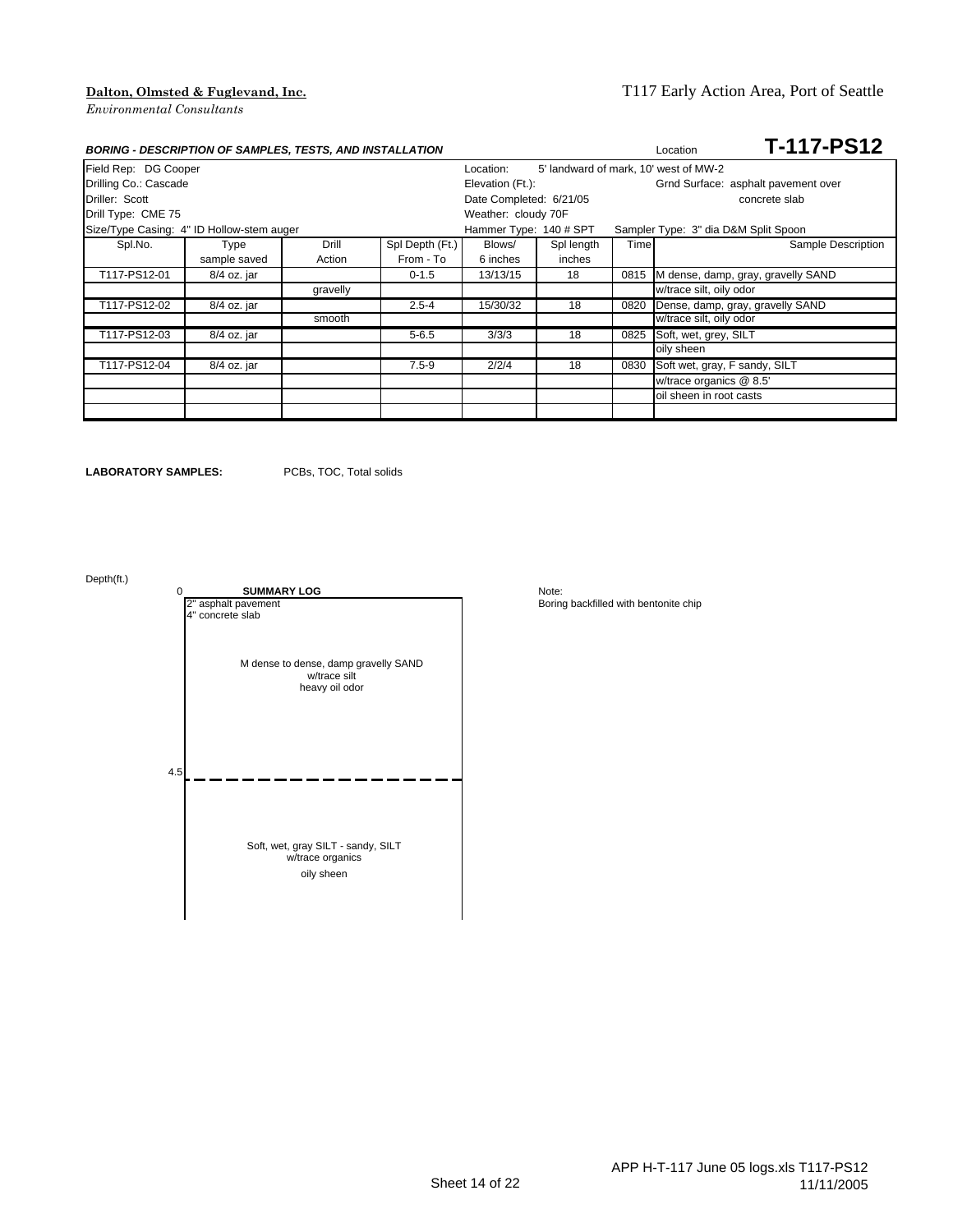### **Dalton, Olmsted & Fuglevand, Inc.** T117 Early Action Area, Port of Seattle

| <b>BORING - DESCRIPTION OF SAMPLES, TESTS, AND INSTALLATION</b> |              |                          | <b>T-117-PD1</b><br>Location       |                                       |                             |      |                                             |
|-----------------------------------------------------------------|--------------|--------------------------|------------------------------------|---------------------------------------|-----------------------------|------|---------------------------------------------|
| Field Rep: DG Cooper                                            |              |                          |                                    | South ditch - on station<br>Location: |                             |      |                                             |
| Drilling Co.: Cascade                                           |              |                          | Elevation (Ft.): $-4'$ above grade |                                       | Grnd Surface: Duff          |      |                                             |
| Driller: Jamis                                                  |              |                          |                                    | Date Completed: 6/8/05                |                             |      |                                             |
| Drill Type: Percussion - Hand Probe                             |              |                          |                                    | Weather: cloudy 60F                   |                             |      |                                             |
| Size/Type Casing: 2" rod                                        |              |                          |                                    |                                       | Hammer Type: 60# jackhammer |      | Sampler: 4' x 1.25" acrylic-lined core tube |
| Spl.No.                                                         | Type         | Drill                    | Spl Depth (Ft.)                    | Blows/                                | Spl length                  | Time | Sample Description                          |
|                                                                 | sample saved | Action                   | From - To                          | 6 inches                              | inches                      |      |                                             |
| T117-PD1-01                                                     | 8/4 oz. jar  | $\overline{\phantom{a}}$ | $0 - 1$                            |                                       | 12                          | 0930 | Wet, Dk brown, silty, SAND                  |
|                                                                 |              |                          |                                    |                                       |                             |      | w/roots, organics, asphaltic chips          |
| T117-PD1-02                                                     | 8/4 oz. jar  |                          | $1 - 2$                            |                                       |                             | 0931 | Wet, Mot brown, silty SAND                  |
|                                                                 |              |                          |                                    |                                       |                             |      | w/brick, gravel                             |
| T117-PD1-03                                                     | 8/4 oz. jar  |                          | $2 - 3$                            | $\overline{\phantom{a}}$              | 12                          | 0932 | Moist, brown, gravelly, silty, SAND         |
|                                                                 |              |                          |                                    |                                       |                             |      |                                             |
|                                                                 |              |                          |                                    |                                       |                             |      |                                             |
|                                                                 |              |                          |                                    |                                       |                             |      |                                             |

### **LABORATORY SAMPLES:** PCBs, TOC, Total solids

T-117-DUPL1 duplicate of T117-PD1-01 @ 0930

Depth(ft.)

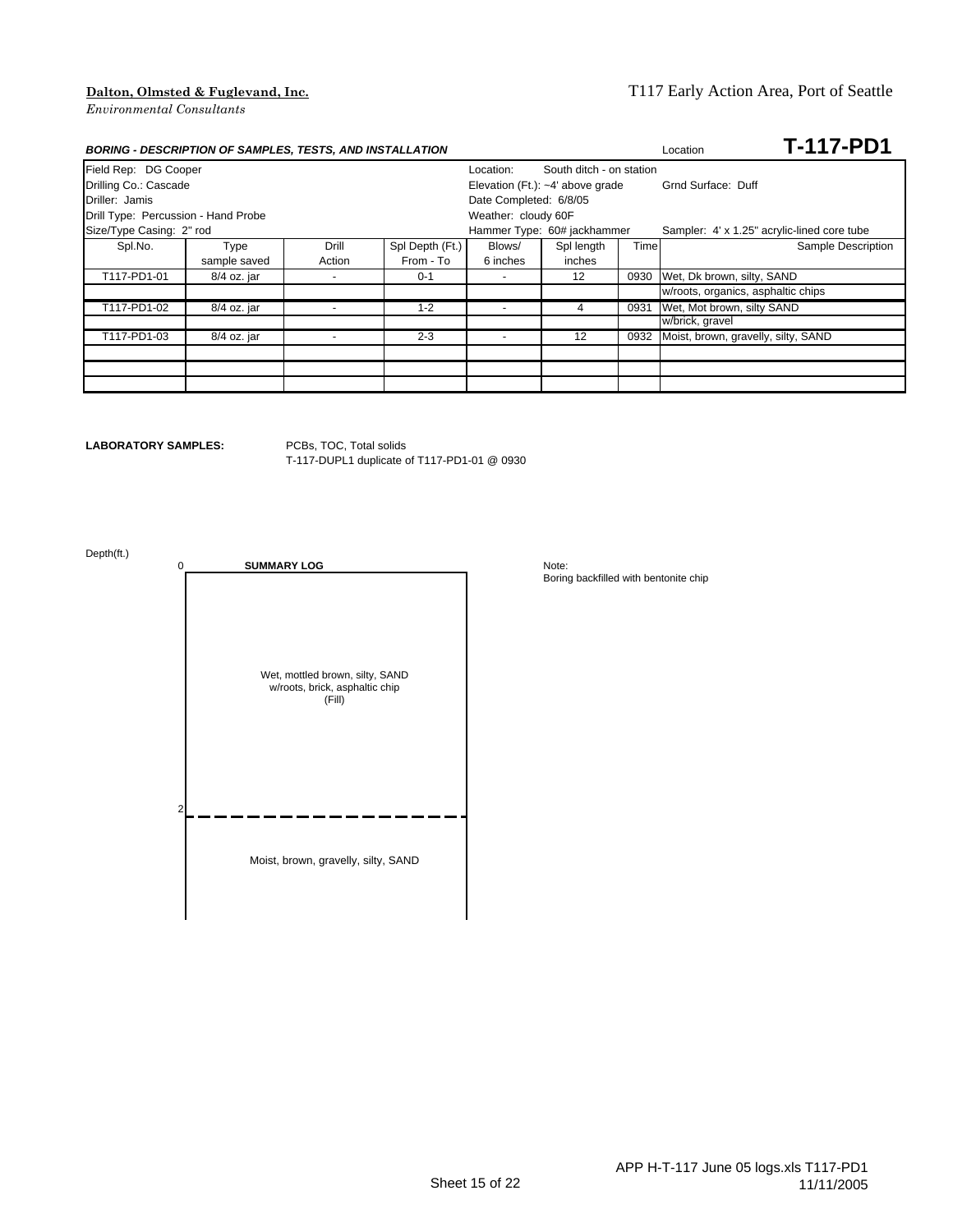| <b>BORING - DESCRIPTION OF SAMPLES, TESTS, AND INSTALLATION</b> |              |                          | <b>T-117-PD2</b><br>Location |                          |                                          |      |                                             |  |  |
|-----------------------------------------------------------------|--------------|--------------------------|------------------------------|--------------------------|------------------------------------------|------|---------------------------------------------|--|--|
| Field Rep: DG Cooper                                            |              |                          |                              | Location:                | South ditch - 8' west of staked location |      |                                             |  |  |
| Drilling Co.: Cascade                                           |              |                          |                              |                          | Elevation (Ft.): $-4'$ above grade       |      | Grnd Surface: Duff                          |  |  |
| Driller: Jamis                                                  |              |                          |                              | Date Completed: 6/8/05   |                                          |      |                                             |  |  |
| Drill Type: Percussion - Hand Probe                             |              |                          |                              | Weather: cloudy 60F      |                                          |      |                                             |  |  |
| Size/Type Casing: 2" rod                                        |              |                          |                              |                          | Hammer Type: 60# jackhammer              |      | Sampler: 4' x 1.25" acrylic-lined core tube |  |  |
| Spl.No.                                                         | Type         | Drill                    | Spl Depth (Ft.)              | Blows/                   | Spl length                               | Time | Sample Description                          |  |  |
|                                                                 | sample saved | Action                   | From - To                    | 6 inches                 | inches                                   |      |                                             |  |  |
| T117-PD2-01                                                     | 8/4 oz. jar  | $\overline{\phantom{a}}$ | $0 - 1$                      | $\overline{\phantom{a}}$ | 12                                       | 1001 | Moist, Dk brown, organic, silty, SAND       |  |  |
|                                                                 |              |                          |                              |                          |                                          |      |                                             |  |  |
| T117-PD2-02                                                     | 8/4 oz. jar  |                          | $1 - 2$                      | $\overline{\phantom{0}}$ | 8                                        | 1002 | Moist, mot brown, silty, SAND               |  |  |
|                                                                 |              |                          |                              |                          |                                          |      | w/trace gravel                              |  |  |
| T117-PD2-03                                                     | 8/4 oz. jar  |                          | $2 - 3$                      | $\overline{\phantom{0}}$ | 8                                        | 1003 | Wet, brown, silty, F SAND w/roots           |  |  |
|                                                                 |              |                          |                              |                          |                                          |      |                                             |  |  |
|                                                                 |              |                          |                              |                          |                                          |      |                                             |  |  |
|                                                                 |              |                          |                              |                          |                                          |      |                                             |  |  |

**LABORATORY SAMPLES:** PCBs, TOC, Total solids

Depth(ft.)

0 **SUMMARY LOG** Note: Moist, mottled brown, silty, SAND to silty F SAND w/roots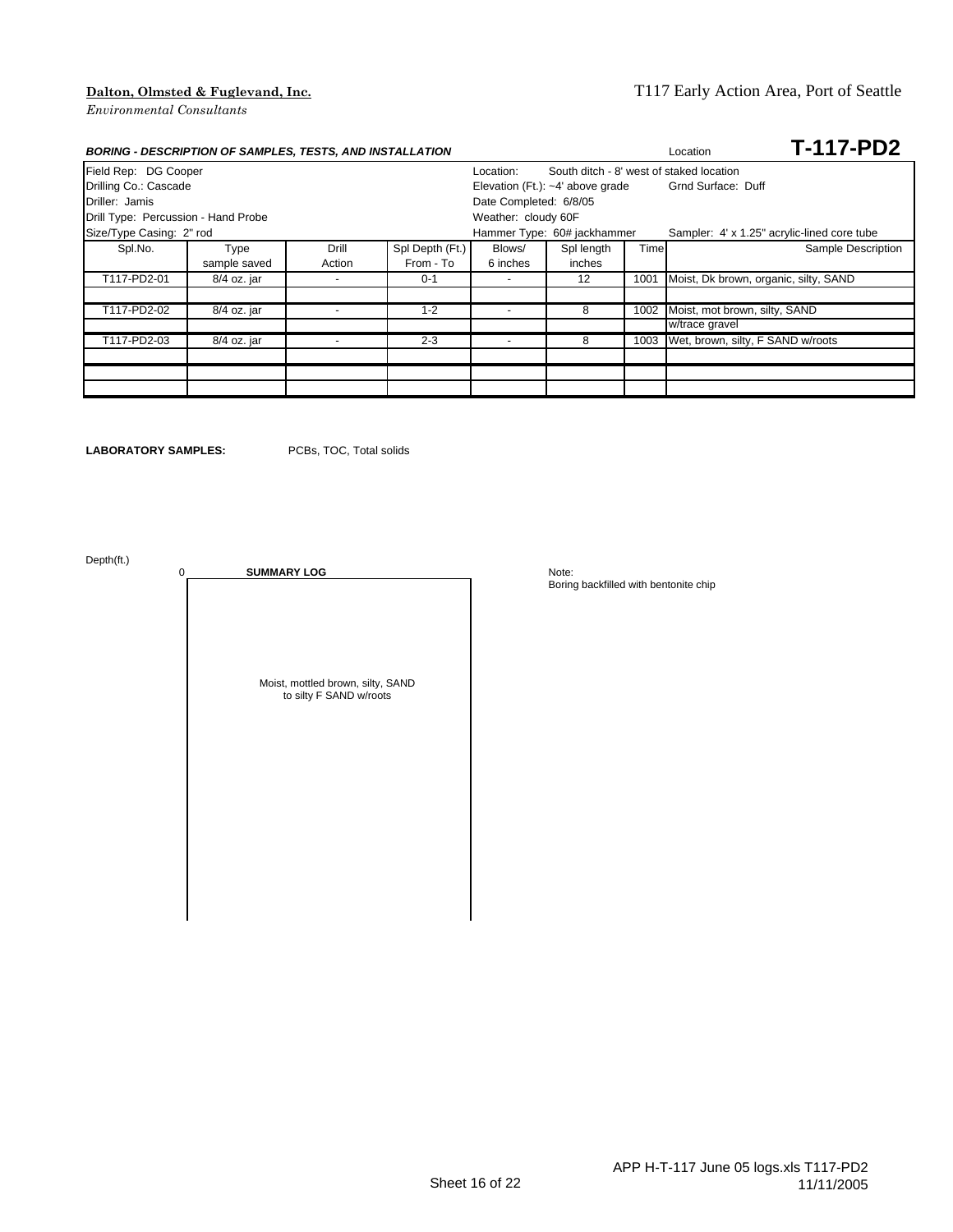### **Dalton, Olmsted & Fuglevand, Inc.** T117 Early Action Area, Port of Seattle

| <b>BORING - DESCRIPTION OF SAMPLES, TESTS, AND INSTALLATION</b> |              |        | <b>T-117-PD3</b><br>Location |                          |                                    |      |                                             |                    |  |  |
|-----------------------------------------------------------------|--------------|--------|------------------------------|--------------------------|------------------------------------|------|---------------------------------------------|--------------------|--|--|
| Field Rep: DG Cooper                                            |              |        |                              | Location:                | South ditch - staked location      |      |                                             |                    |  |  |
| Drilling Co.: Cascade                                           |              |        |                              |                          | Elevation (Ft.): $-4'$ above grade |      | Grnd Surface: Duff                          |                    |  |  |
| Driller: Jamis                                                  |              |        |                              | Date Completed: 6/8/05   |                                    |      |                                             |                    |  |  |
| Drill Type: Percussion - Hand Probe                             |              |        |                              | Weather: cloudy 60F      |                                    |      |                                             |                    |  |  |
| Size/Type Casing: 2" rod                                        |              |        |                              |                          | Hammer Type: 60# jackhammer        |      | Sampler: 4' x 1.25" acrylic-lined core tube |                    |  |  |
| Spl.No.                                                         | Type         | Drill  | Spl Depth (Ft.)              | Blows/                   | Spl length                         | Time |                                             | Sample Description |  |  |
|                                                                 | sample saved | Action | From - To                    | 6 inches                 | inches                             |      |                                             |                    |  |  |
| T117-PD3-01                                                     | 8/4 oz. jar  |        | $0 - 1$                      | $\overline{\phantom{a}}$ | 12                                 | 1030 | Moist, Dk bwn, silty, SAND                  |                    |  |  |
|                                                                 |              |        |                              |                          |                                    |      | w/organics, roots                           |                    |  |  |
| T117-PD3-02                                                     | 8/4 oz. jar  |        | $1 - 2$                      |                          | 12                                 | 1031 | Moist, mot brown, silty, SAND               |                    |  |  |
|                                                                 |              |        |                              |                          |                                    |      | w/trace gravel                              |                    |  |  |
| T117-PD3-03                                                     | 8/4 oz. jar  |        | $2 - 3$                      | $\overline{\phantom{0}}$ | 12                                 | 1032 | Moist, mot brown, gravelly, silty, SAND     |                    |  |  |
|                                                                 |              |        |                              |                          |                                    |      |                                             |                    |  |  |
|                                                                 |              |        |                              |                          |                                    |      |                                             |                    |  |  |
|                                                                 |              |        |                              |                          |                                    |      |                                             |                    |  |  |

**LABORATORY SAMPLES:** PCBs, TOC, Total solids

Depth(ft.)

0 **SUMMARY LOG** Note: Moist, mottled brown, silty, SAND to gravelly, silty, SAND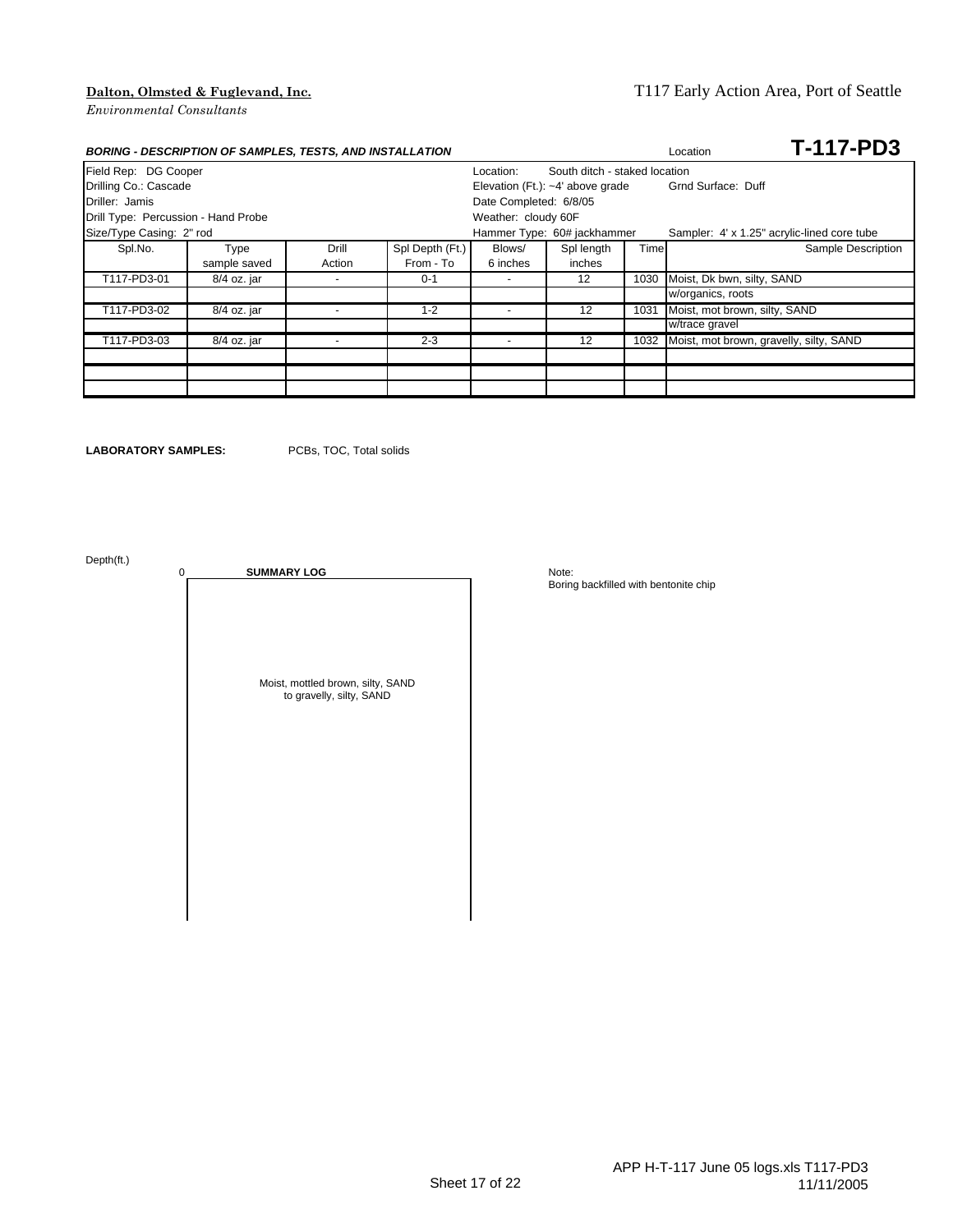# **Dalton, Olmsted & Fuglevand, Inc.** T117 Early Action Area, Port of Seattle

|                                     | <b>BORING - DESCRIPTION OF SAMPLES, TESTS, AND INSTALLATION</b> |        | Location        | <b>T-117-PD4</b>         |                                    |      |                                             |                    |  |  |
|-------------------------------------|-----------------------------------------------------------------|--------|-----------------|--------------------------|------------------------------------|------|---------------------------------------------|--------------------|--|--|
| Field Rep: DG Cooper                |                                                                 |        |                 | Location:                | South ditch - staked location      |      |                                             |                    |  |  |
| Drilling Co.: Cascade               |                                                                 |        |                 |                          | Elevation (Ft.): $-4'$ above grade |      | Grnd Surface: Duff                          |                    |  |  |
| Driller: Jamis                      |                                                                 |        |                 | Date Completed: 6/8/05   |                                    |      |                                             |                    |  |  |
| Drill Type: Percussion - Hand Probe |                                                                 |        |                 | Weather: cloudy 60F      |                                    |      |                                             |                    |  |  |
| Size/Type Casing: 2" rod            |                                                                 |        |                 |                          | Hammer Type: 60# jackhammer        |      | Sampler: 4' x 1.25" acrylic-lined core tube |                    |  |  |
| Spl.No.                             | Type                                                            | Drill  | Spl Depth (Ft.) | Blows/                   | Spl length                         | Time |                                             | Sample Description |  |  |
|                                     | sample saved                                                    | Action | From - To       | 6 inches                 | inches                             |      |                                             |                    |  |  |
| T117-PD4-01                         | 8 oz. jar                                                       |        | $0 - 1$         | $\overline{\phantom{a}}$ | 12                                 | 0910 | Wet, brown silty, F SAND                    |                    |  |  |
|                                     |                                                                 |        |                 |                          |                                    |      | w/organics, roots                           |                    |  |  |
| T117-PD4-02                         | 8/4 oz. jar                                                     |        | $1 - 2$         | $\overline{\phantom{0}}$ | 12                                 | 0911 | Moist, brown, silty, SANDw/some gravel      |                    |  |  |
|                                     |                                                                 |        |                 |                          |                                    |      | trace asphaltic chip                        |                    |  |  |
| T117-PD4-03                         | 8/4 oz. jar                                                     |        | $2 - 3$         |                          | 12                                 | 0912 | Moist, brown, silty, SANDw/some gravel      |                    |  |  |
|                                     |                                                                 |        |                 |                          |                                    |      | trace asphaltic chip                        |                    |  |  |
|                                     |                                                                 |        |                 |                          |                                    |      |                                             |                    |  |  |
|                                     |                                                                 |        |                 |                          |                                    |      |                                             |                    |  |  |

**LABORATORY SAMPLES:** PCBs, TOC, Total solids T117-PD4RB rinsate blank @ 0920

Depth(ft.)

0 **SUMMARY LOG** Note: Moist, brown, silty, SAND w/ organics and asphaltic chip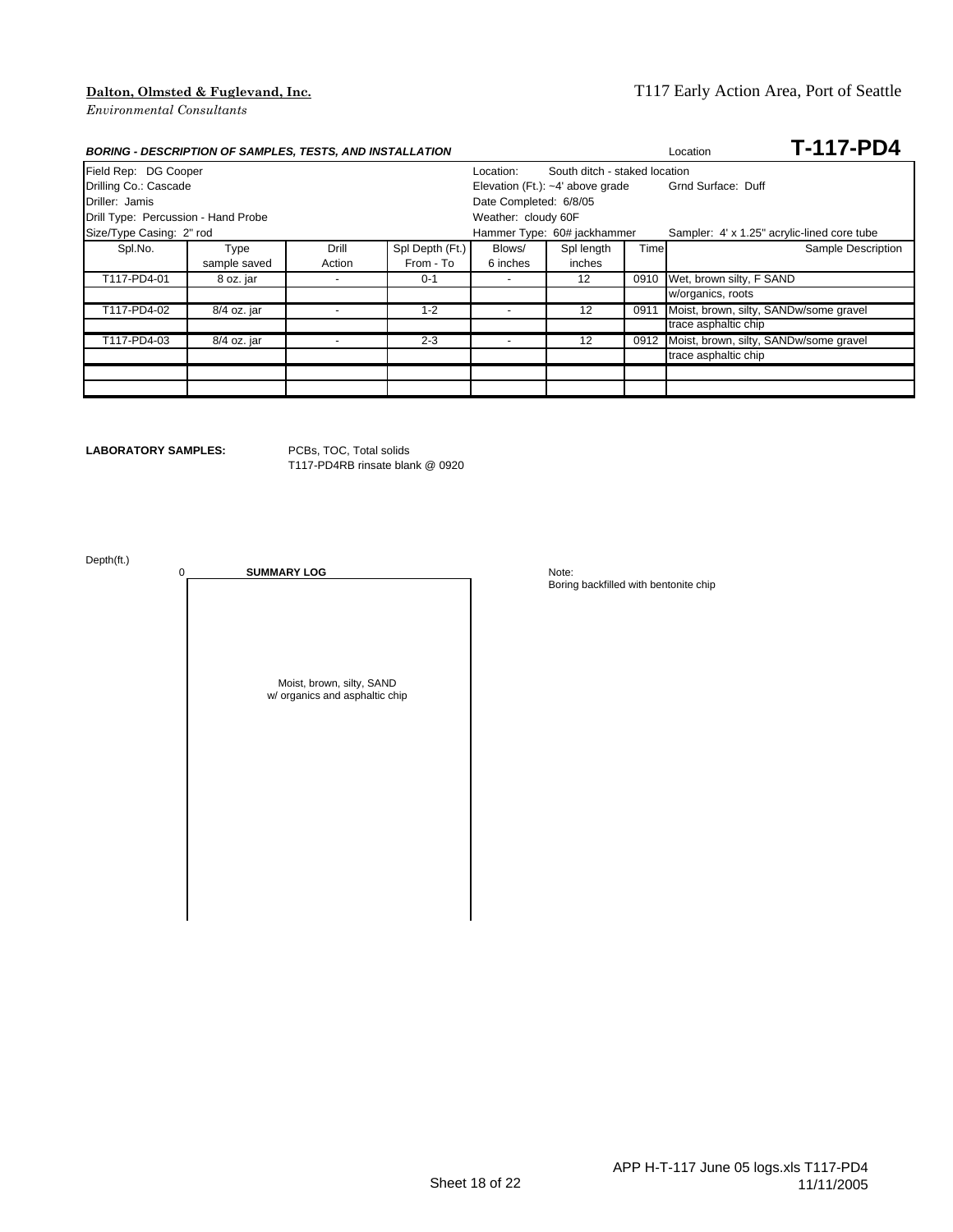### **Dalton, Olmsted & Fuglevand, Inc.** T117 Early Action Area, Port of Seattle

| <b>BORING - DESCRIPTION OF SAMPLES, TESTS, AND INSTALLATION</b> |              |                          | <b>T-117-PD5</b><br>Location       |                                            |                             |      |                                             |
|-----------------------------------------------------------------|--------------|--------------------------|------------------------------------|--------------------------------------------|-----------------------------|------|---------------------------------------------|
| Field Rep: DG Cooper                                            |              |                          |                                    | South ditch - staked location<br>Location: |                             |      |                                             |
| Drilling Co.: Cascade                                           |              |                          | Elevation (Ft.): $-4'$ above grade |                                            | Grnd Surface: Duff          |      |                                             |
| Driller: Jamis                                                  |              |                          |                                    | Date Completed: 6/8/05                     |                             |      |                                             |
| Drill Type: Percussion - Hand Probe                             |              |                          |                                    | Weather: cloudy 60F                        |                             |      |                                             |
| Size/Type Casing: 2" rod                                        |              |                          |                                    |                                            | Hammer Type: 60# jackhammer |      | Sampler: 4' x 1.25" acrylic-lined core tube |
| Spl.No.                                                         | Type         | Drill                    | Spl Depth (Ft.)                    | Blows/                                     | Spl length                  | Time | Sample Description                          |
|                                                                 | sample saved | Action                   | From - To                          | 6 inches                                   | inches                      |      |                                             |
| T117-PD5-01                                                     | 8 oz. jar    | $\overline{\phantom{a}}$ | $0 - 1$                            | $\sim$                                     | 8                           | 0905 | Wet, Dk brown, organic, silty, SAND         |
|                                                                 |              |                          |                                    |                                            |                             |      | with asphaltic chips @ 0.8'                 |
| T117-PD5-02                                                     | 8 oz. jar    |                          | $1 - 2$                            | $\overline{\phantom{a}}$                   | 8                           | 0906 | Wet, brown, silty, SAND                     |
|                                                                 |              |                          |                                    |                                            |                             |      | w/trace asphaltic chip                      |
| T117-PD5-03                                                     | 8/4 oz. jar  |                          | $2 - 3$                            |                                            | 12                          | 0907 | Wet, brown, silty, F SAND                   |
|                                                                 |              |                          |                                    |                                            |                             |      |                                             |
|                                                                 |              |                          |                                    |                                            |                             |      |                                             |
|                                                                 |              |                          |                                    |                                            |                             |      |                                             |

**LABORATORY SAMPLES:** PCBs, TOC, Total solids

Depth(ft.)

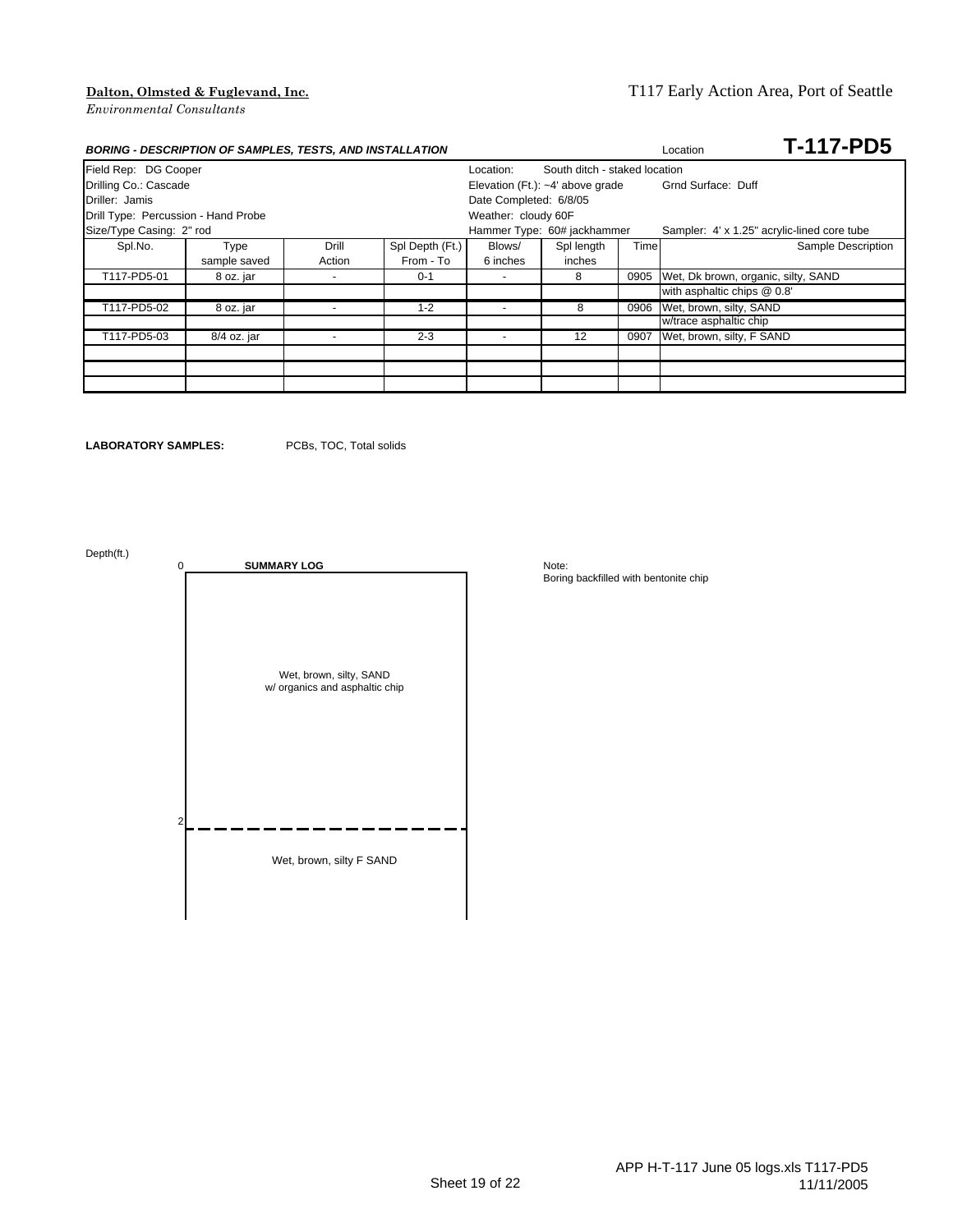## **Dalton, Olmsted & Fuglevand, Inc.** T117 Early Action Area, Port of Seattle

| <b>BORING - DESCRIPTION OF SAMPLES, TESTS, AND INSTALLATION</b> |              |        | <b>T-117-PD6</b><br>Location |                                            |                                    |      |                                             |  |  |  |
|-----------------------------------------------------------------|--------------|--------|------------------------------|--------------------------------------------|------------------------------------|------|---------------------------------------------|--|--|--|
| Field Rep: DG Cooper                                            |              |        |                              | South ditch - staked location<br>Location: |                                    |      |                                             |  |  |  |
| Drilling Co.: Cascade                                           |              |        |                              |                                            | Elevation (Ft.): $-4'$ above grade |      | Grnd Surface: Duff                          |  |  |  |
| Driller: Jamis                                                  |              |        |                              | Date Completed: 6/8/05                     |                                    |      |                                             |  |  |  |
| Drill Type: Percussion - Hand Probe                             |              |        |                              | Weather: cloudy 60F                        |                                    |      |                                             |  |  |  |
| Size/Type Casing: 2" rod                                        |              |        |                              |                                            | Hammer Type: 60# jackhammer        |      | Sampler: 4' x 1.25" acrylic-lined core tube |  |  |  |
| Spl.No.                                                         | Type         | Drill  | Spl Depth (Ft.)              | Blows/                                     | Spl length                         | Time | Sample Description                          |  |  |  |
|                                                                 | sample saved | Action | From - To                    | 6 inches                                   | inches                             |      |                                             |  |  |  |
| T117-PD6-01                                                     | 8 oz. jar    |        | $0 - 1$                      | $\overline{\phantom{a}}$                   | 8                                  | 1040 | Moist, Dk brown, silty, SAND w/organics     |  |  |  |
|                                                                 |              |        |                              |                                            |                                    |      |                                             |  |  |  |
| T117-PD6-02                                                     | 8 oz. jar    |        | $1 - 2$                      |                                            | 8                                  | 1041 | Moist, brown, silty, SAND                   |  |  |  |
|                                                                 |              |        |                              |                                            |                                    |      | w/trace gravel, roots                       |  |  |  |
| T117-PD6-03                                                     | 8 oz. jar    |        | $2 - 3$                      | $\overline{\phantom{0}}$                   | 8                                  | 1042 | Moist, mot brown, silty, SAND               |  |  |  |
|                                                                 |              |        |                              |                                            |                                    |      | w/some gravel                               |  |  |  |
|                                                                 |              |        |                              |                                            |                                    |      |                                             |  |  |  |
|                                                                 |              |        |                              |                                            |                                    |      |                                             |  |  |  |

**LABORATORY SAMPLES:** PCBs, TOC, Total solids

Depth(ft.)

0 **SUMMARY LOG** Note: Moist, brown, silty SAND with varying gravel content organics in upper 2'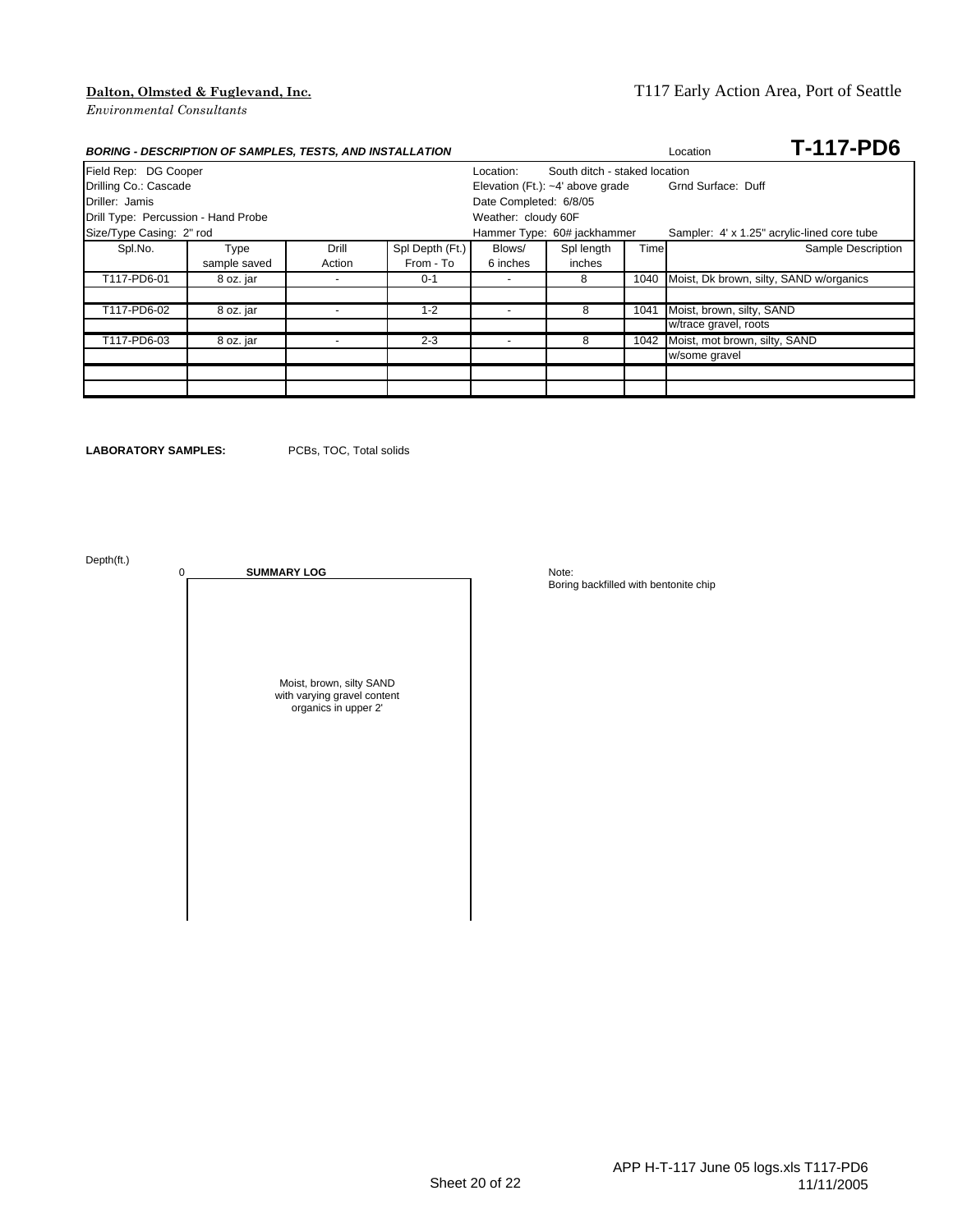### **Dalton, Olmsted & Fuglevand, Inc.** T117 Early Action Area, Port of Seattle

|                                     | <b>BORING - DESCRIPTION OF SAMPLES, TESTS, AND INSTALLATION</b> |        |                 |                                            |                                    |      | <b>T-117-PD7</b><br>Location                |  |  |  |
|-------------------------------------|-----------------------------------------------------------------|--------|-----------------|--------------------------------------------|------------------------------------|------|---------------------------------------------|--|--|--|
| Field Rep: DG Cooper                |                                                                 |        |                 | South ditch - staked location<br>Location: |                                    |      |                                             |  |  |  |
| Drilling Co.: Cascade               |                                                                 |        |                 |                                            | Elevation (Ft.): $-4'$ above grade |      | Grnd Surface: Duff                          |  |  |  |
| Driller: Jamis                      |                                                                 |        |                 | Date Completed: 6/8/05                     |                                    |      |                                             |  |  |  |
| Drill Type: Percussion - Hand Probe |                                                                 |        |                 | Weather: cloudy 60F                        |                                    |      |                                             |  |  |  |
| Size/Type Casing: 2" rod            |                                                                 |        |                 |                                            | Hammer Type: 60# jackhammer        |      | Sampler: 4' x 1.25" acrylic-lined core tube |  |  |  |
| Spl.No.                             | Type                                                            | Drill  | Spl Depth (Ft.) | Blows/                                     | Spl length                         | Time | Sample Description                          |  |  |  |
|                                     | sample saved                                                    | Action | From - To       | 6 inches                                   | inches                             |      |                                             |  |  |  |
| T117-PD7-01                         | 8/4 oz. jar                                                     |        | $0 - 1$         | $\sim$                                     | 12                                 | 0815 | Wet, Dk brown, silty, SAND                  |  |  |  |
|                                     |                                                                 |        |                 |                                            |                                    |      | w/roots, asphaltic felt debris 0.3' thick   |  |  |  |
| T117-PD7-02                         | 8/4 oz. jar                                                     |        | $1 - 2$         |                                            | 12                                 | 0816 | Wet, Mot brown, silty, SAND w/trace gravel  |  |  |  |
|                                     |                                                                 |        |                 |                                            |                                    |      | roots                                       |  |  |  |
| T117-PD7-03                         | 8/4 oz. jar                                                     |        | $2 - 3$         | $\overline{\phantom{a}}$                   | 12                                 | 0817 | Wet, Mot brown, silty, SAND w/trace gravel  |  |  |  |
|                                     |                                                                 |        |                 |                                            |                                    |      | roots                                       |  |  |  |
|                                     |                                                                 |        |                 |                                            |                                    |      |                                             |  |  |  |
|                                     |                                                                 |        |                 |                                            |                                    |      |                                             |  |  |  |

**LABORATORY SAMPLES:** PCBs, TOC, Total solids

Depth(ft.)

0 **SUMMARY LOG** Note: Moist, brown, silty SAND with varying gravel content Asphaltic felt in upper 1' roots